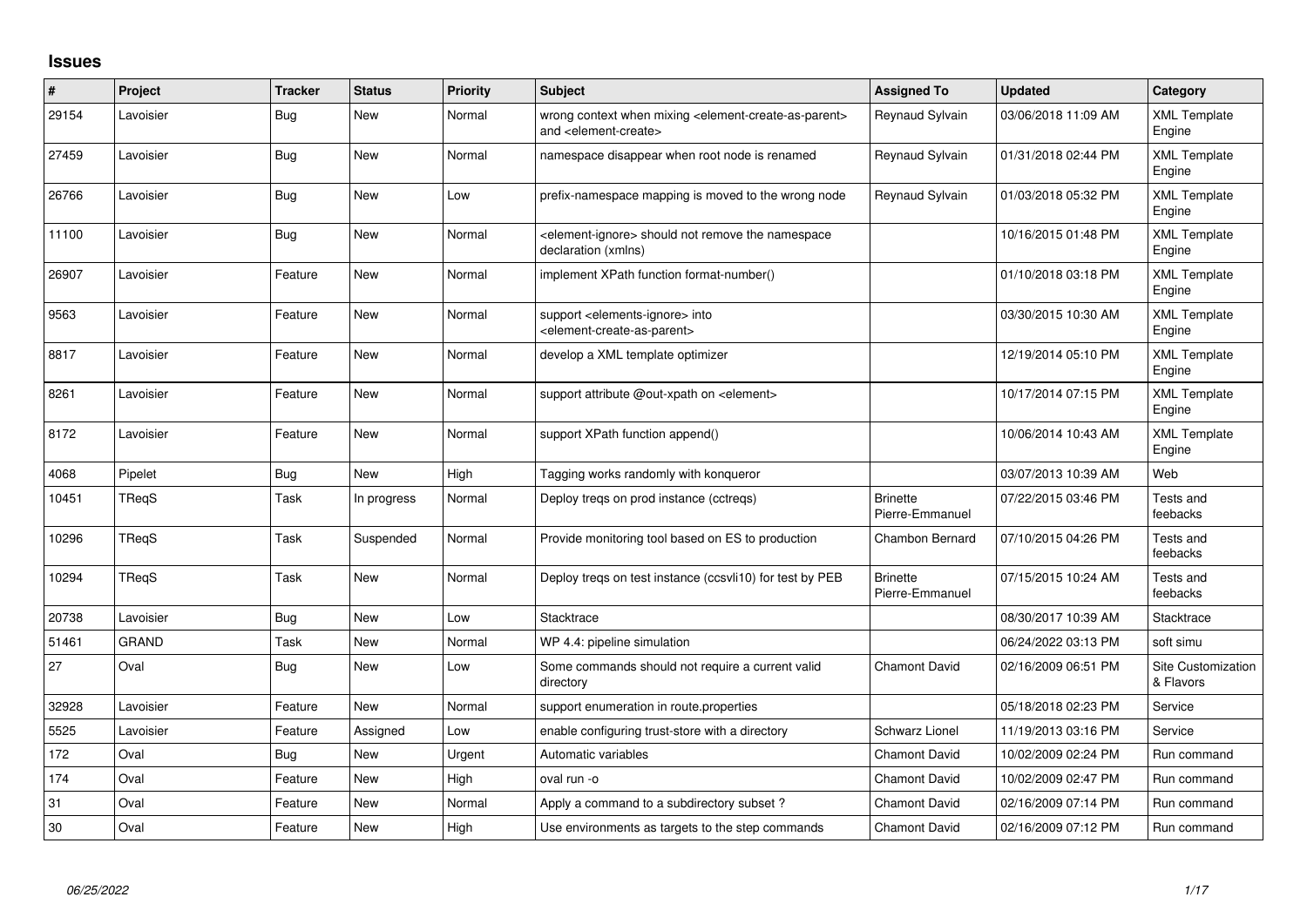| $\vert$ # | Project                 | <b>Tracker</b> | <b>Status</b> | <b>Priority</b> | <b>Subject</b>                                                                                 | <b>Assigned To</b>       | <b>Updated</b>      | Category                       |
|-----------|-------------------------|----------------|---------------|-----------------|------------------------------------------------------------------------------------------------|--------------------------|---------------------|--------------------------------|
| 21        | Oval                    | Bug            | New           | Normal          | What happens when a subdirectory is reused in several<br>environments?                         | Chamont David            | 02/16/2009 07:00 PM | OvalFile                       |
| 35045     | operations-portal-users | Feature        | <b>New</b>    | Normal          | Tasks for the release                                                                          |                          | 09/20/2018 10:48 AM | <b>Others</b>                  |
| 28        | Oval                    | <b>Bug</b>     | New           | Low             | "oval validate" should remove differences in "oval log"                                        | <b>Chamont David</b>     | 12/08/2010 09:47 PM | Other                          |
| 923       | Oval                    | Feature        | New           | Normal          | oval reset                                                                                     | <b>Chamont David</b>     | 09/20/2010 05:16 PM | Other                          |
| 36        | Oval                    | Feature        | New           | Low             | Extend tasks with begin/end directory commands                                                 | <b>Chamont David</b>     | 02/16/2009 07:42 PM | Other                          |
| 29        | Oval                    | Feature        | New           | Low             | The build tool should handle directories?                                                      | Chamont David            | 02/16/2009 07:06 PM | Other                          |
| 51444     | <b>GRAND</b>            | Task           | New           | Normal          | WP 3.5: infra documentation                                                                    |                          | 06/24/2022 01:50 PM | infra soft                     |
| 51442     | <b>GRAND</b>            | Task           | New           | Normal          | WP 4.3: workflow and scheduler                                                                 |                          | 06/24/2022 03:03 PM | infra soft                     |
| 26        | Oval                    | Bug            | New           | Low             | Commands options not well propagated, when declared<br>within an OvalFile                      | <b>Chamont David</b>     | 02/16/2009 06:50 PM | Implementation                 |
| 25        | Oval                    | <b>Bug</b>     | New           | Low             | Temporary files after a crash                                                                  | <b>Chamont David</b>     | 02/16/2009 06:46 PM | Implementation                 |
| 22        | Oval                    | <b>Bug</b>     | New           | Low             | Deliver messages when ISA fails                                                                | <b>Chamont David</b>     | 02/16/2009 06:22 PM | Implementation                 |
| 37        | Oval                    | Feature        | New           | Low             | Automatically select the shell flavor                                                          | Chamont David            | 02/16/2009 07:44 PM | Implementation                 |
| 34        | Oval                    | Feature        | New           | Normal          | Extend input/output control                                                                    | Chamont David            | 02/16/2009 07:27 PM | Implementation                 |
| 7463      | Lavoisier               | Feature        | New           | Normal          | add attribute tpl:url.                                                                         |                          | 06/17/2014 04:54 PM | <b>HTML Template</b><br>Engine |
| 9736      | TReqS                   | <b>Bug</b>     | Suspended     | Low             | hpss_SetLoginCred + hpss_PurgeLoginCred                                                        |                          | 09/21/2015 03:30 PM | <b>HPSS API</b>                |
| 7736      | <b>Topology Manager</b> | Bug            | <b>New</b>    | High            | Generate electronic config files without GTS                                                   | Legay Eric               | 09/22/2014 05:12 PM | GUI                            |
| 7486      | <b>Topology Manager</b> | Feature        | New           | Normal          | Modification of information                                                                    |                          | 06/19/2014 02:41 PM | GUI                            |
| 7483      | <b>Topology Manager</b> | Feature        | New           | Normal          | Protect modification                                                                           |                          | 06/19/2014 02:27 PM | GUI                            |
| 7072      | <b>Topology Manager</b> | Feature        | Feedback      | Normal          | name main detector                                                                             | Michelagnoli<br>Caterina | 05/12/2014 01:59 PM | GUI                            |
| 7036      | <b>Topology Manager</b> | Feature        | New           | Normal          | Adding window to choose experiment                                                             | Legay Eric               | 04/30/2014 03:12 PM | <b>GUI</b>                     |
| 8327      | <b>AGATA DAQ</b>        | Support        | Feedback      | Normal          | Adding VAMOS configuration file                                                                | Saillant Frédéric        | 10/24/2014 01:05 PM | GCC                            |
| 49150     | PyROS                   | Task           | New           | High            | Ajout du script PYROS wrapper sur pyros.py pour gérer<br>proprement tous les contextes d'appel | <b>Pallier Etienne</b>   | 01/31/2022 11:36 AM | Evolution                      |
| 44388     | PyROS                   | Task           | New           | High            | (GF2) SOURCE CODE MANAGEMENT (GITLAB)                                                          |                          | 02/02/2022 12:28 PM | Evolution                      |
| 44356     | PyROS                   | Task           | New           | Normal          | tester la nouvelle grammaire INDI sur un telescope                                             |                          | 03/25/2021 05:38 PM | Evolution                      |
| 12993     | ENX                     | <b>Bug</b>     | New           | Normal          | init.enx                                                                                       | Dosme Nicolas            | 03/30/2016 02:37 PM | <b>ENX Core</b>                |
| 5448      | <b>ENX</b>              | Bug            | New           | Normal          | configure enx                                                                                  |                          | 10/30/2013 10:31 AM | <b>ENX Core</b>                |
| 5447      | <b>ENX</b>              | <b>Bug</b>     | New           | Low             | make distclean - DCOD                                                                          | Legay Eric               | 11/13/2013 04:05 PM | <b>ENX Core</b>                |
| 5144      | <b>ENX</b>              | <b>Bug</b>     | Feedback      | Low             | ENX + P42 regression                                                                           | Legay Eric               | 10/02/2013 11:09 AM | <b>ENX Core</b>                |
| 3834      | <b>ENX</b>              | <b>Bug</b>     | New           | Low             | Removing data8 type for MM and MD                                                              |                          | 01/17/2013 06:08 PM | <b>ENX Core</b>                |
| 8693      | ENX                     | Feature        | New           | Normal          | sauver log_level                                                                               |                          | 12/09/2014 03:54 PM | <b>ENX Core</b>                |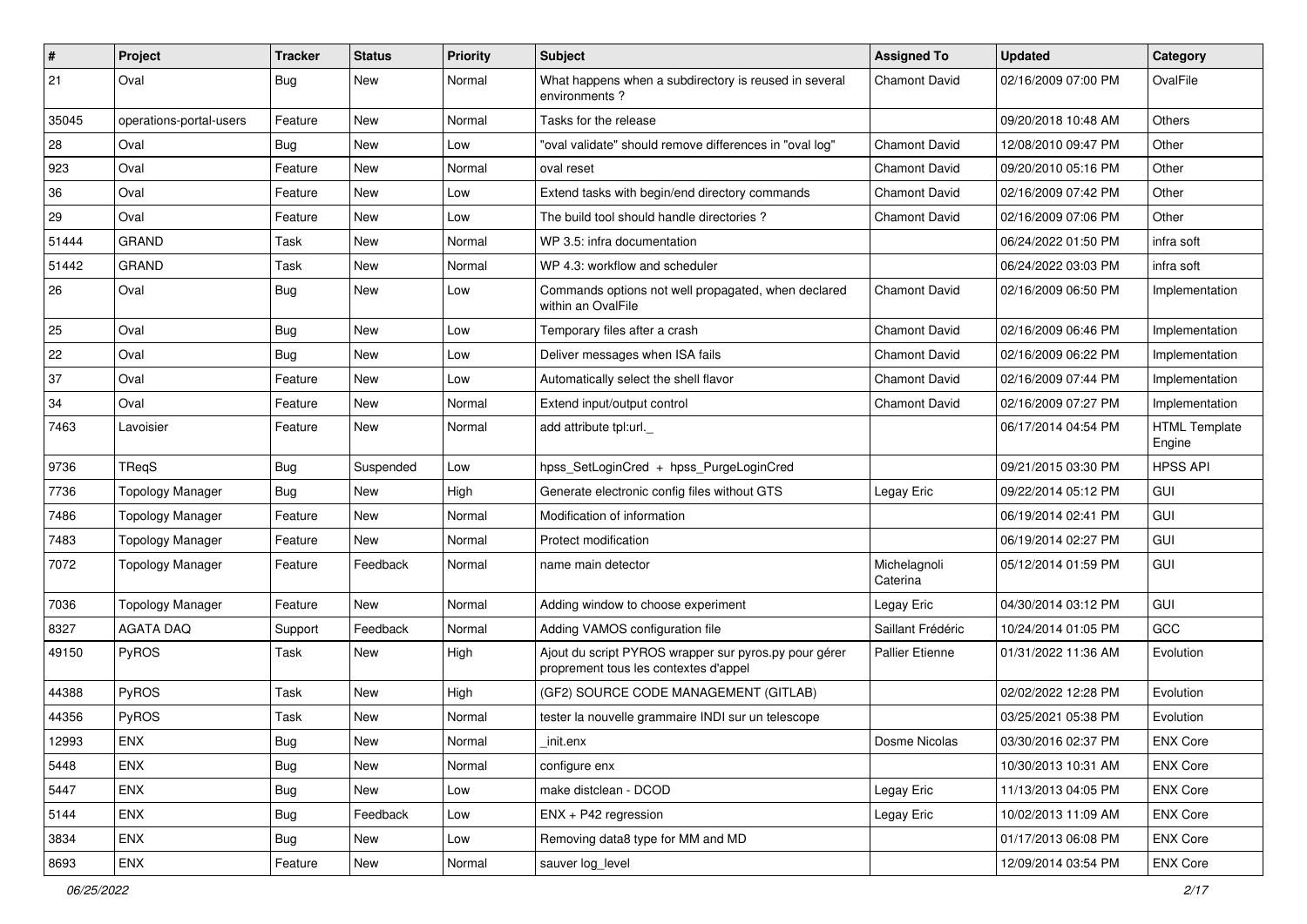| $\vert$ # | Project    | <b>Tracker</b> | <b>Status</b> | <b>Priority</b> | Subject                                                                                           | <b>Assigned To</b>  | <b>Updated</b>      | Category        |
|-----------|------------|----------------|---------------|-----------------|---------------------------------------------------------------------------------------------------|---------------------|---------------------|-----------------|
| 4652      | <b>ENX</b> | Feature        | New           | Low             | rename appenders.ad[sb]                                                                           |                     | 06/13/2013 10:19 AM | <b>ENX Core</b> |
| 2644      | <b>ENX</b> | Feature        | New           | Low             | Que faire en cas de multiple connexion sans quit                                                  |                     | 01/22/2013 05:04 PM | <b>ENX Core</b> |
| 659       | <b>ENX</b> | Feature        | New           | Normal          | Gestion des arbres DOM                                                                            |                     | 01/16/2013 11:33 AM | <b>ENX Core</b> |
| 656       | <b>ENX</b> | Feature        | New           | Low             | named register                                                                                    |                     | 01/30/2013 03:59 PM | <b>ENX Core</b> |
| 42        | <b>ENX</b> | Feature        | New           | Urgent          | Module ID Handler                                                                                 |                     | 06/05/2013 02:27 PM | <b>ENX Core</b> |
| 5431      | <b>ENX</b> | Support        | New           | Low             | Cleaning compilation chain                                                                        | Legay Eric          | 10/29/2013 10:18 AM | <b>ENX Core</b> |
| 3851      | <b>ENX</b> | Task           | New           | Low             | [named register] Tagging new print                                                                |                     | 01/22/2013 05:04 PM | <b>ENX Core</b> |
| 3833      | <b>ENX</b> | Task           | New           | Low             | [named register] Modifying MD and MM command type                                                 |                     | 01/17/2013 06:06 PM | <b>ENX Core</b> |
| 3832      | <b>ENX</b> | Task           | New           | Low             | [named register] New control                                                                      |                     | 01/17/2013 06:04 PM | <b>ENX Core</b> |
| 33857     | Lavoisier  | Bug            | New           | Normal          | post-processors namespace mapping must be defined in<br>view                                      |                     | 06/18/2018 01:29 PM | Engine          |
| 723       | Pipelet    | Bug            | Assigned      | Urgent          | Timers on lock                                                                                    | <b>Betoule Marc</b> | 03/08/2011 09:07 PM | Engine          |
| 41294     | Lavoisier  | Feature        | New           | High            | add support for attribute @null in namespace<br>http://software.in2p3.fr/lavoisier/tables.xsd     | Reynaud Sylvain     | 09/25/2020 03:38 PM | Engine          |
| 33350     | Lavoisier  | Feature        | <b>New</b>    | Low             | add a XPath function multireplace()                                                               |                     | 05/31/2018 03:49 PM | Engine          |
| 27576     | Lavoisier  | Feature        | New           | Normal          | add a parameter "priority" on WhenCreatedTrigger                                                  |                     | 02/02/2018 03:18 PM | Engine          |
| 27570     | Lavoisier  | Feature        | New           | Normal          | NotifiedTrigger should bypass attribute @ignore-during                                            |                     | 02/02/2018 03:05 PM | Engine          |
| 9624      | Lavoisier  | Feature        | New           | Normal          | when cache is empty and being built, user queries should<br>be waiting for it rather than failing |                     | 04/01/2015 06:30 PM | Engine          |
| 9606      | Lavoisier  | Feature        | New           | High            | add attribute @encoding to element <connector></connector>                                        |                     | 03/31/2015 06:29 PM | Engine          |
| 9564      | Lavoisier  | Feature        | New           | Normal          | reorganize <pre-renderer> section</pre-renderer>                                                  |                     | 03/30/2015 10:37 AM | Engine          |
| 9562      | Lavoisier  | Feature        | New           | Normal          | re-implement <pre-renderers> in streaming mode</pre-renderers>                                    |                     | 03/30/2015 10:32 AM | Engine          |
| 8405      | Lavoisier  | Feature        | New           | Normal          | implement XPath function choose not null(arg1, arg2)                                              |                     | 10/30/2014 02:21 PM | Engine          |
| 8404      | Lavoisier  | Feature        | New           | Normal          | support parameters in <pre-renderers></pre-renderers>                                             |                     | 10/30/2014 11:03 AM | Engine          |
| 8258      | Lavoisier  | Feature        | New           | Normal          | add attribute @default to <renderers></renderers>                                                 |                     | 10/17/2014 07:07 PM | Engine          |
| 8241      | Lavoisier  | Feature        | New           | Normal          | improve dropdown list of view "form"                                                              |                     | 10/15/2014 06:05 PM | Engine          |
| 7619      | Lavoisier  | Feature        | New           | Normal          | replace @INCLUDES with #include in properties files                                               |                     | 07/04/2014 11:17 AM | Engine          |
| 7461      | Lavoisier  | Feature        | New           | High            | add XPath function url()                                                                          |                     | 02/17/2015 01:04 PM | Engine          |
| 6353      | Lavoisier  | Feature        | New           | Low             | support new parameter type "Language"                                                             |                     | 03/24/2014 10:40 AM | Engine          |
| 6325      | Lavoisier  | Feature        | New           | Low             | enable limiting the maximum output size                                                           |                     | 03/24/2014 10:40 AM | Engine          |
| 6303      | Lavoisier  | Feature        | New           | Low             | support attributes @package and @id on <config></config>                                          |                     | 03/24/2014 10:31 AM | Engine          |
| 6260      | Lavoisier  | Feature        | New           | Low             | support introspection of view-template                                                            |                     | 03/24/2014 10:40 AM | Engine          |
| 5558      | Lavoisier  | Feature        | New           | Low             | add XPath function build_xpath()                                                                  |                     | 11/29/2013 09:58 AM | Engine          |
| 5090      | Lavoisier  | Feature        | New           | Low             | add new adaptor type : <writer></writer>                                                          |                     | 03/24/2014 10:26 AM | Engine          |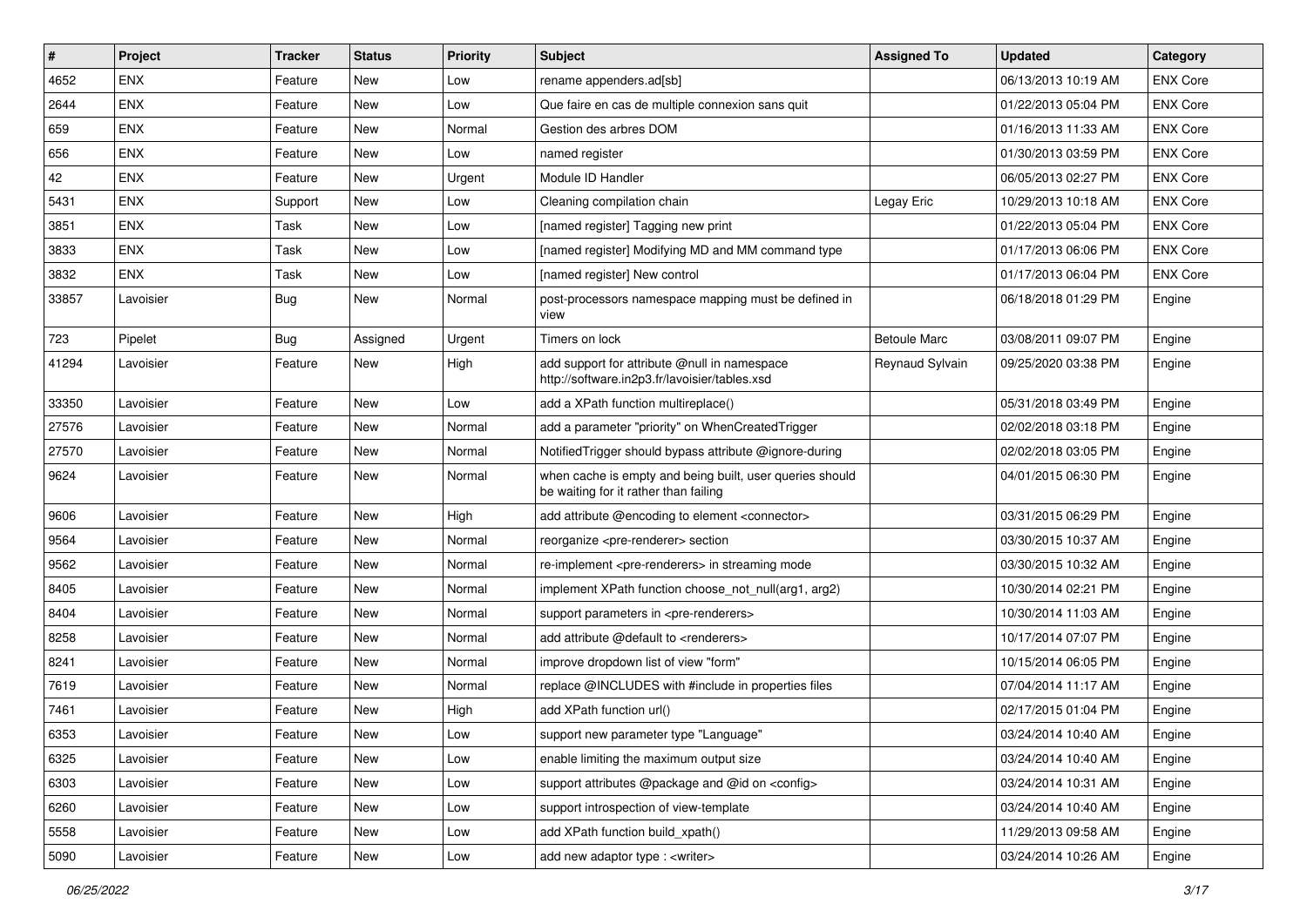| $\sharp$ | <b>Project</b>          | <b>Tracker</b> | <b>Status</b> | <b>Priority</b> | Subject                                                              | <b>Assigned To</b>                 | <b>Updated</b>      | Category                   |
|----------|-------------------------|----------------|---------------|-----------------|----------------------------------------------------------------------|------------------------------------|---------------------|----------------------------|
| 734      | Pipelet                 | Feature        | Assigned      | Low             | Rapport Latex                                                        | <b>Betoule Marc</b>                | 02/10/2011 11:52 PM | Engine                     |
| 4184     | <b>ENX</b>              | Bug            | Feedback      | Normal          | fonctionnement ENX linux 64 bits avec gnat_pro-7.1.1                 | Peyré Jean                         | 06/11/2013 09:11 PM | <b>Drivers</b>             |
| 5527     | <b>ENX</b>              | Feature        | <b>New</b>    | Low             | Named register list                                                  |                                    | 11/18/2013 05:30 PM | <b>Drivers</b>             |
| 113      | ENX                     | Bug            | Feedback      | High            | remove reference to T_Result constants                               | Legay Eric                         | 05/16/2011 01:26 PM | <b>Driver Generator</b>    |
| 852      | <b>ENX</b>              | Feature        | New           | Low             | Better handling of exception in empty skeleton                       | Legay Eric                         | 01/30/2013 03:58 PM | <b>Driver Generator</b>    |
| 5572     | ENX                     | Support        | New           | Low             | Cleaning autorconf                                                   | Legay Eric                         | 11/25/2013 03:23 PM | <b>Driver Generator</b>    |
| 23257    | operations-portal-users | Bug            | New           | Normal          | Downtime notification admin page                                     |                                    | 10/25/2017 03:57 PM | Downtime<br>Notification   |
| 32       | Oval                    | Bug            | New           | Normal          | Write a more detailed configuration doc                              | <b>Chamont David</b>               | 02/16/2009 07:18 PM | Documentation              |
| 35       | Oval                    | Feature        | <b>New</b>    | Normal          | Give less importance to the build step                               | <b>Chamont David</b>               | 02/16/2009 07:41 PM | Documentation              |
| 660      | <b>ENX</b>              | Support        | New           | High            | Documentation                                                        | Legay Eric                         | 05/27/2010 10:55 AM | Documentation              |
| 8380     | Lavoisier               | <b>Bug</b>     | New           | Normal          | remove attribute @evaluated from generated adaptors<br>documentation |                                    | 10/28/2014 04:51 PM | Doc                        |
| 30741    | Lavoisier               | Feature        | New           | Low             | add research button on web site                                      |                                    | 04/04/2018 10:53 AM | Doc                        |
| 30735    | Lavoisier               | Feature        | New           | Low             | write documentation about the admin web console                      |                                    | 04/04/2018 10:52 AM | <b>Doc</b>                 |
| 5051     | Lavoisier               | Support        | New           | Normal          | Explain cache trigger workflow                                       | Lequeux Olivier                    | 09/13/2013 10:36 AM | Doc                        |
| 905      | Oval                    | <b>Bug</b>     | New           | Urgent          | Use of parenthesis in diffline regular expression                    | <b>Chamont David</b>               | 09/14/2010 06:17 PM | Diff command               |
| 33       | Oval                    | Feature        | New           | Normal          | Support for gzipped ref files                                        | <b>Chamont David</b>               | 02/16/2009 07:23 PM | Diff command               |
| 10115    | TReqS                   | Task           | In progress   | Low             | Provide jenkins worker Linux 2.2.6.x                                 | Schwarz Lionel                     | 10/14/2015 02:42 PM | Dev. and build<br>settings |
| 9548     | TReqS                   | Task           | <b>New</b>    | Normal          | Move doc from git project to elsewhere                               | <b>Brinette</b><br>Pierre-Emmanuel | 03/27/2015 09:59 AM | Dev. and build<br>settings |
| 35044    | operations-portal-users | Feature        | New           | Normal          | New ROD dashboard                                                    |                                    | 09/20/2018 10:42 AM | Dashboard                  |
| 8645     | ROD-DASHBOARD           | Feature        | In progress   | Normal          | ROD dashboard: only verify when closing ticket                       |                                    | 04/21/2021 12:52 PM | Dashboard                  |
| 7644     | <b>Topology Manager</b> | <b>Bug</b>     | Suspended     | Urgent          | Compilation problem im main branch feature-gui                       | Legay Eric                         | 07/04/2014 02:27 PM | Core TM                    |
| 7490     | <b>Topology Manager</b> | Bug            | <b>New</b>    | Normal          | Needed libp42.so.1                                                   |                                    | 06/19/2014 11:15 PM | Core TM                    |
| 7073     | <b>Topology Manager</b> | Bug            | New           | Normal          | Off on GTS tree                                                      |                                    | 05/07/2014 04:55 PM | Core TM                    |
| 7046     | <b>Topology Manager</b> | <b>Bug</b>     | New           | Normal          | password hardcoded                                                   | Legay Eric                         | 05/06/2014 09:54 AM | Core TM                    |
| 7040     | <b>Topology Manager</b> | Bug            | New           | Normal          | Fixing configure                                                     |                                    | 04/30/2014 03:46 PM | Core TM                    |
| 5780     | <b>Topology Manager</b> | <b>Bug</b>     | Feedback      | Normal          | reopening shared file                                                | Grave Xavier                       | 01/25/2018 09:18 AM | Core TM                    |
| 5719     | <b>Topology Manager</b> | Feature        | New           | Low             | Launching server easily                                              | Dosme Nicolas                      | 01/09/2014 03:53 PM | Core TM                    |
| 7039     | <b>Topology Manager</b> | Support        | Feedback      | Normal          | Updating doc                                                         | Legay Eric                         | 05/06/2014 01:32 PM | Core TM                    |
| 7566     | Lavoisier               | Bug            | New           | Low             | fields of view "form" are disabled when they have default<br>value   |                                    | 06/27/2014 04:53 PM | Console                    |
| 7465     | Lavoisier               | Bug            | New           | Normal          | fix all the relative URL used by the web console                     |                                    | 06/17/2014 04:57 PM | Console                    |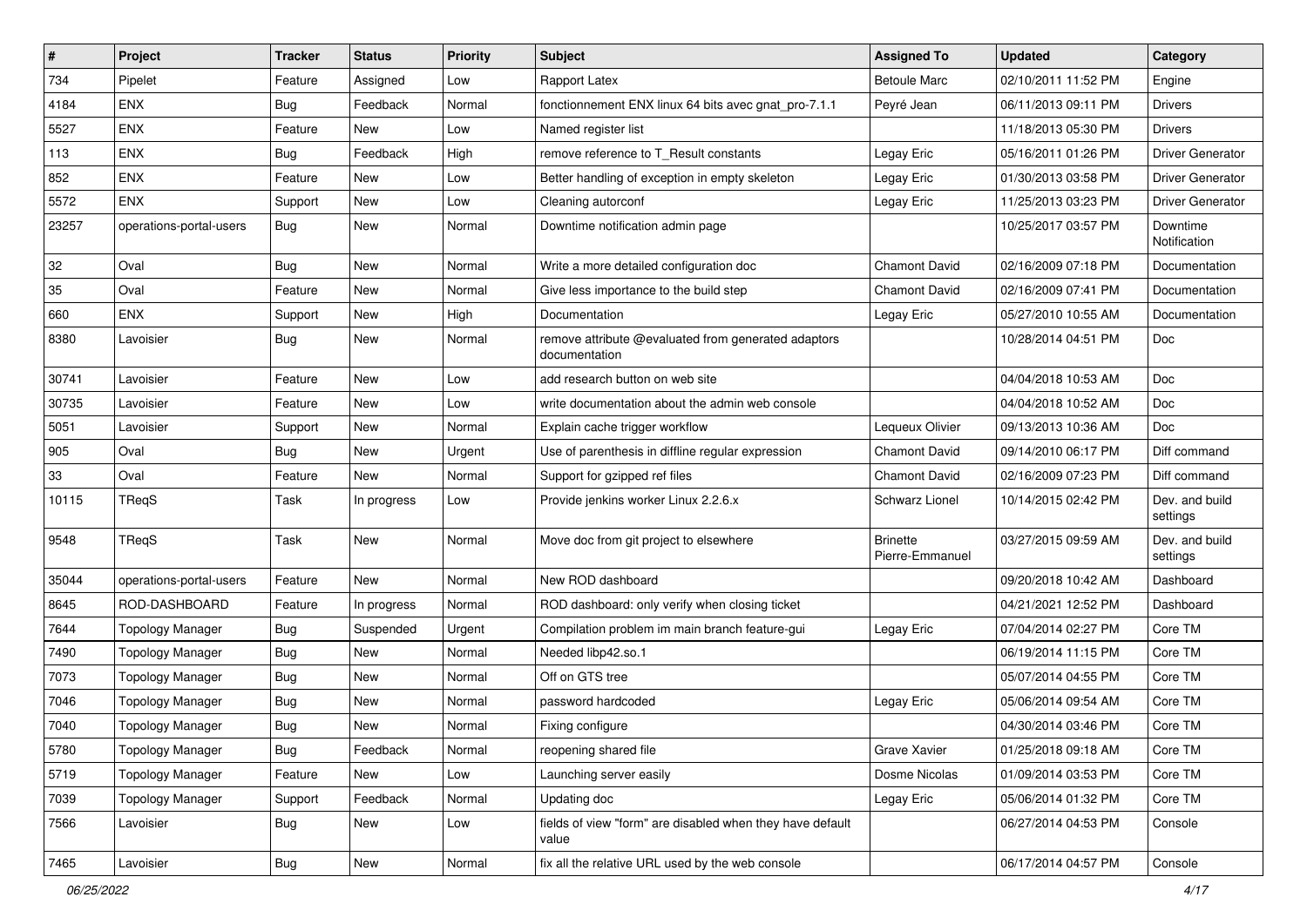| #     | <b>Project</b> | <b>Tracker</b> | <b>Status</b> | <b>Priority</b> | Subject                                                                                 | <b>Assigned To</b> | <b>Updated</b>      | Category                         |
|-------|----------------|----------------|---------------|-----------------|-----------------------------------------------------------------------------------------|--------------------|---------------------|----------------------------------|
| 9622  | Lavoisier      | Feature        | New           | Normal          | add links to fallback views into view "dependencies"                                    |                    | 04/01/2015 06:19 PM | Console                          |
| 9086  | Lavoisier      | Feature        | New           | High            | enable refreshing all notifiable caches with one single click                           |                    | 02/09/2015 12:37 PM | Console                          |
| 7464  | Lavoisier      | Feature        | New           | Normal          | replace XSL with HTML template in web console                                           |                    | 06/17/2014 04:55 PM | Console                          |
| 7325  | Lavoisier      | Feature        | New           | Normal          | support filtering dependencies graph by categories                                      |                    | 06/04/2014 05:14 PM | Console                          |
| 5442  | Lavoisier      | Feature        | New           | Low             | create a view 'stoppoint'                                                               | Lequeux Olivier    | 10/29/2013 05:02 PM | Console                          |
| 1083  | Oval           | Bug            | New           | Immediate       | oval log -gui                                                                           |                    | 11/16/2010 11:45 AM | Command Line<br>Interface        |
| 1082  | Oval           | Bug            | New           | Low             | NO DIFF                                                                                 |                    | 11/16/2010 11:44 AM | <b>Command Line</b><br>Interface |
| 9496  | Lavoisier      | Feature        | New           | High            | upgrade to more recent version of JSW                                                   |                    | 03/18/2015 06:34 PM | <b>Build</b>                     |
| 9623  | Lavoisier      | Bug            | New           | Normal          | SynchronousCacheConnector stays in building state until<br>the calling view is finished |                    | 04/01/2015 06:21 PM | Adaptors                         |
| 5477  | Lavoisier      | Bug            | Assigned      | Normal          | problem avec HTMLSerializer                                                             | Lequeux Olivier    | 11/15/2013 11:25 AM | Adaptors                         |
| 11915 | Lavoisier      | Feature        | New           | Normal          | change the parameters of plugin ChartRenderer                                           |                    | 02/05/2016 12:25 PM | Adaptors                         |
| 10315 | Lavoisier      | Feature        | New           | Normal          | Index size of IndexedFileCache plugin is limited by the<br>max number of inodes         |                    | 07/07/2015 10:12 AM | Adaptors                         |
| 9778  | Lavoisier      | Feature        | New           | Normal          | support cookies in HTTPConnector                                                        |                    | 04/28/2015 01:39 PM | Adaptors                         |
| 9607  | Lavoisier      | Feature        | New           | Normal          | Add SAML 2.0 support in Lavoisier                                                       |                    | 04/01/2015 11:32 AM | Adaptors                         |
| 9560  | Lavoisier      | Feature        | <b>New</b>    | Normal          | SurroundSerializer should ignore header lines (starting<br>with $<$ ?)                  |                    | 03/30/2015 10:17 AM | Adaptors                         |
| 9559  | Lavoisier      | Feature        | <b>New</b>    | Normal          | develop a TextRenderer plugin                                                           |                    | 03/30/2015 10:15 AM | Adaptors                         |
| 9467  | Lavoisier      | Feature        | New           | Normal          | improve flexibility of JSONRenderer                                                     |                    | 03/16/2015 01:54 PM | Adaptors                         |
| 8260  | Lavoisier      | Feature        | <b>New</b>    | Normal          | develop plugin ElementProcessor                                                         |                    | 10/17/2014 07:10 PM | Adaptors                         |
| 8259  | Lavoisier      | Feature        | New           | Normal          | support parameter "renderer" in ZipRenderer and<br>GZipRenderer                         |                    | 10/17/2014 07:08 PM | Adaptors                         |
| 8240  | Lavoisier      | Feature        | New           | Normal          | LDAPConnector/LDIFSerializer should generate data in<br><b>DSML</b> format              |                    | 10/15/2014 06:02 PM | Adaptors                         |
| 7649  | Lavoisier      | Feature        | New           | Normal          | develop a XMLTemplateProcessor plugin                                                   |                    | 07/04/2014 05:52 PM | Adaptors                         |
| 6864  | Lavoisier      | Feature        | New           | Low             | support IP v6 in adaptor IPAddressAuthenticator                                         | Schwarz Lionel     | 04/15/2014 02:11 PM | Adaptors                         |
| 6687  | Lavoisier      | Feature        | New           | Low             | develop a CronTrigger                                                                   |                    | 03/27/2014 04:36 PM | Adaptors                         |
| 6360  | Lavoisier      | Feature        | New           | Low             | develop a EntriesProcessor (or a EntriesRenderer)                                       |                    | 03/05/2014 03:22 PM | Adaptors                         |
| 5009  | Lavoisier      | Feature        | New           | Low             | <b>ICalRenderer</b>                                                                     |                    | 01/21/2014 06:02 PM | Adaptors                         |
| 5008  | Lavoisier      | Feature        | New           | Low             | <b>ICalSerializer</b>                                                                   |                    | 01/21/2014 06:01 PM | Adaptors                         |
| 4934  | Lavoisier      | Feature        | New           | Low             | implement some additional cache adaptors                                                |                    | 02/07/2014 04:59 PM | Adaptors                         |
| 4906  | Lavoisier      | Feature        | New           | Low             | XPath2SQLTemplate: add support for SQL functions                                        |                    | 03/24/2014 10:26 AM | Adaptors                         |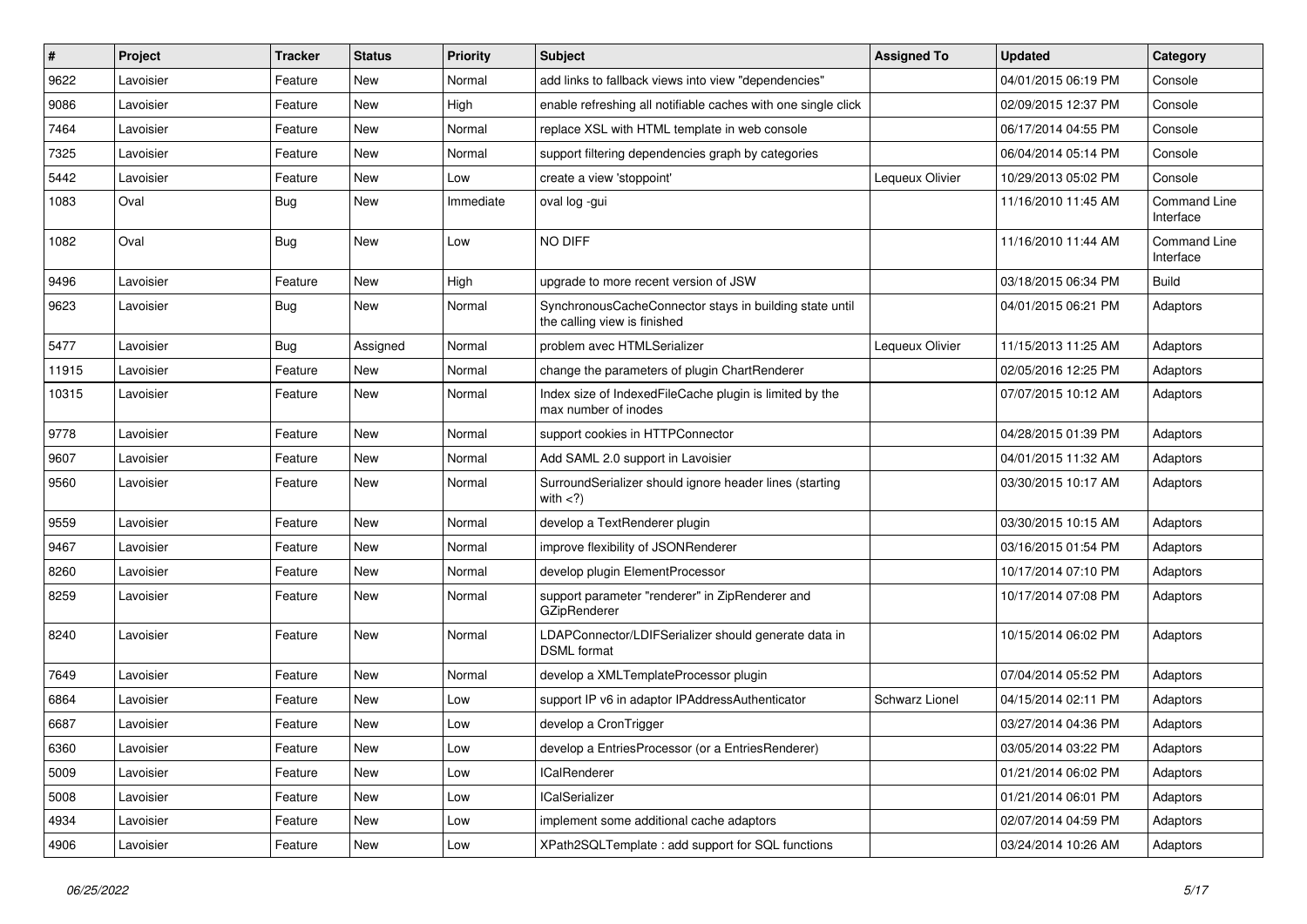| $\sharp$ | Project                       | <b>Tracker</b> | <b>Status</b> | <b>Priority</b> | <b>Subject</b>                                                               | <b>Assigned To</b>     | <b>Updated</b>      | Category |
|----------|-------------------------------|----------------|---------------|-----------------|------------------------------------------------------------------------------|------------------------|---------------------|----------|
| 4905     | Lavoisier                     | Feature        | New           | Low             | XPath2SQLTemplate : add support for XPath functions                          |                        | 03/24/2014 10:26 AM | Adaptors |
| 4904     | Lavoisier                     | Feature        | New           | Low             | XPath2SQLTemplate : add support for ORDER BY                                 |                        | 03/24/2014 10:26 AM | Adaptors |
| 4871     | Lavoisier                     | Feature        | New           | Low             | ExcelSerializer                                                              |                        | 03/24/2014 10:26 AM | Adaptors |
| 4870     | Lavoisier                     | Feature        | New           | Low             | BinarySerializer                                                             |                        | 03/24/2014 10:26 AM | Adaptors |
| 4867     | Lavoisier                     | Feature        | New           | Low             | ScalaProcessor                                                               |                        | 03/24/2014 10:26 AM | Adaptors |
| 4866     | Lavoisier                     | Feature        | New           | Low             | <b>XQueryConnector</b>                                                       |                        | 03/24/2014 10:26 AM | Adaptors |
| 4865     | Lavoisier                     | Feature        | New           | Low             | support remote connection in JMXConnector                                    |                        | 03/24/2014 10:26 AM | Adaptors |
| 4863     | Lavoisier                     | Feature        | New           | Low             | YAMLRenderer                                                                 |                        | 03/24/2014 10:26 AM | Adaptors |
| 48784    | <b>XLDP</b>                   | <b>Bug</b>     | New           | Normal          | Jobs en erreurs depuis le 19/01 19h30                                        |                        | 01/20/2022 10:12 AM |          |
| 44518    | IN2P3-Forge                   | Bug            | In progress   | High            | find-user dialog much slower since migration                                 | ROUET Jean-René        | 05/05/2021 02:28 PM |          |
| 35692    | Lavoisier                     | <b>Bug</b>     | New           | Normal          | namespace not removed for a given use-case                                   |                        | 11/27/2018 05:35 PM |          |
| 17192    | LC <sub>2</sub>               | <b>Bug</b>     | Assigned      | Normal          | The channel 1 is wrongly displayed as 0 even if correctly<br>used            | Lafage Vincent         | 03/16/2017 05:18 PM |          |
| 16627    | CC-IN2P3                      | <b>Bug</b>     | New           | Urgent          | prise cassée bureau 311 b                                                    |                        | 01/12/2017 02:27 PM |          |
| 13262    | C3F2                          | <b>Bug</b>     | New           | Normal          | improve management of Lomon parameters to explain non<br>convergence         |                        | 05/02/2016 10:04 AM |          |
| 13261    | C <sub>3</sub> F <sub>2</sub> | Bug            | Assigned      | Normal          | Read double directly as binary format with PQexecParams<br>or PQexecPrepared | Lafage Vincent         | 05/02/2016 09:55 AM |          |
| 13260    | C3F2                          | Bug            | Assigned      | Normal          | Better protection from code injection with PQescape                          | Lafage Vincent         | 05/02/2016 09:56 AM |          |
| 13226    | <b>CLASS</b>                  | <b>Bug</b>     | New           | Normal          | Typo in prompt                                                               | <b>LENIAU Baptiste</b> | 04/28/2016 01:44 AM |          |
| 12978    | <b>PEM</b>                    | Bug            | New           | Low             | pem-sync pull                                                                |                        | 03/24/2016 05:11 PM |          |
| 12963    | PEM                           | <b>Bug</b>     | New           | Normal          | add tool crash                                                               |                        | 03/24/2016 09:10 AM |          |
| 12962    | <b>PEM</b>                    | <b>Bug</b>     | New           | Normal          | pem-sync list ???                                                            |                        | 03/24/2016 09:05 AM |          |
| 11059    | <b>CLASS</b>                  | <b>Bug</b>     | New           | Normal          | Bad packaging of 4.1.0.tar.gaz                                               |                        | 10/09/2015 06:31 AM |          |
| 10786    | <b>CLASS</b>                  | <b>Bug</b>     | New           | Normal          | CLASS Stopped by a "KILL" signal                                             |                        | 08/31/2015 07:00 PM |          |
| 10498    | TReqS                         | <b>Bug</b>     | In progress   | Normal          | Mysql Deadlock                                                               |                        | 08/03/2015 08:44 AM |          |
| 10314    | PEM                           | <b>Bug</b>     | New           | High            | Environment compliant with CLI                                               |                        | 07/07/2015 09:57 AM |          |
| 10313    | <b>PEM</b>                    | <b>Bug</b>     | New           | Normal          | Error message to change !                                                    |                        | 07/07/2015 09:51 AM |          |
| 10311    | TReqS                         | i Bug          | Suspended     | Normal          | Dispatcher create a new queue once the 1st one is<br>activated               | Chambon Bernard        | 07/09/2015 03:25 PM |          |
| 10274    | PEM                           | <b>Bug</b>     | New           | Normal          | SYSTEM.ASSERTIONS.ASSERT_FAILURE                                             |                        | 07/01/2015 11:12 AM |          |
| 9916     | <b>CLASS</b>                  | <b>Bug</b>     | Feedback      | Urgent          | CLASS compilation fails with gcc5 (5.1.0)                                    |                        | 06/30/2015 11:55 PM |          |
| 9883     | <b>CLASS</b>                  | <b>Bug</b>     | New           | High            | Copy past from user manual                                                   |                        | 05/18/2015 10:26 PM |          |
| 9784     | <b>CLASS</b>                  | <b>Bug</b>     | In progress   | Normal          | Wrong diagnosis                                                              | MOUGINOT Baptiste      | 05/05/2015 02:21 PM |          |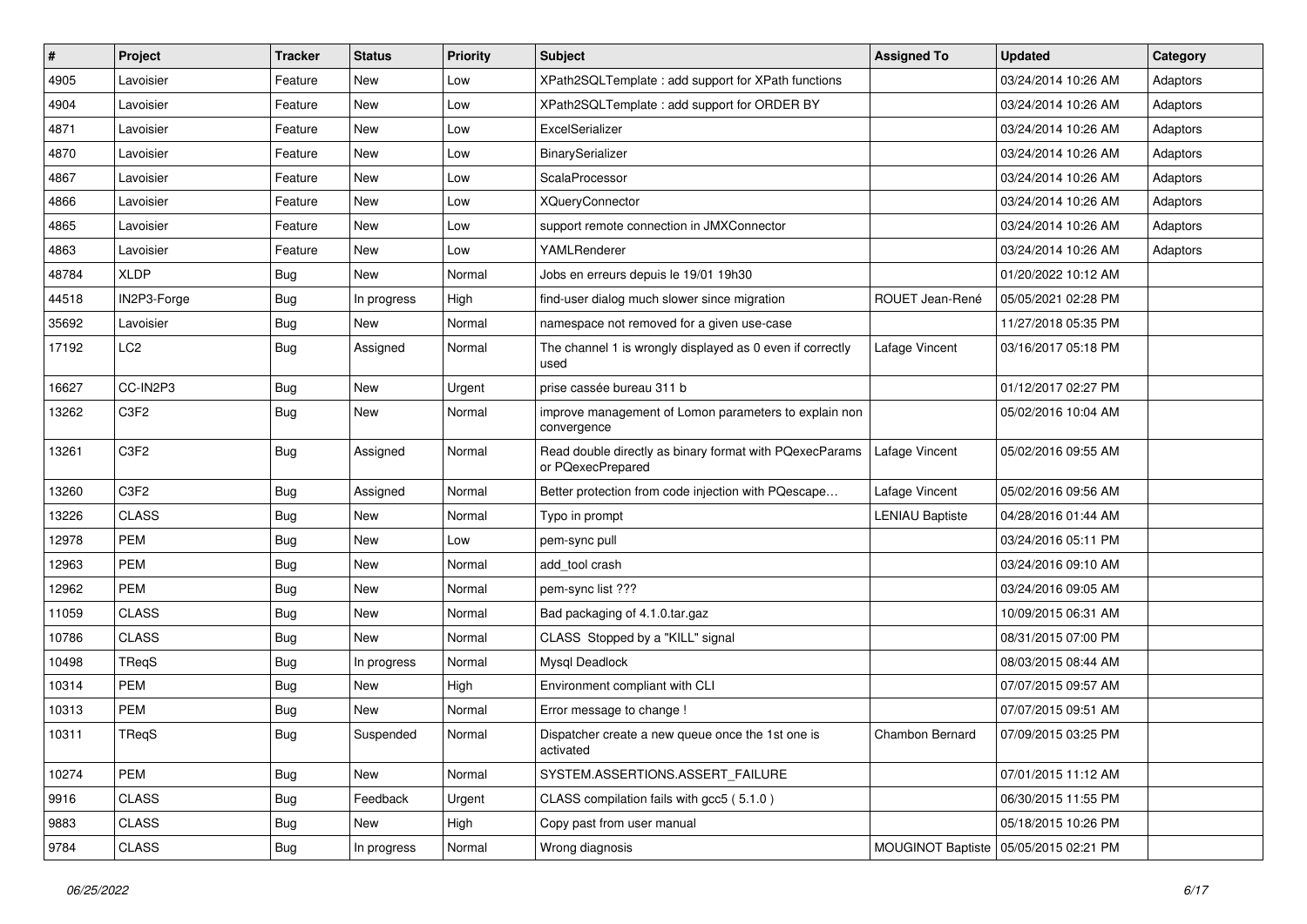| $\pmb{\sharp}$ | Project                              | <b>Tracker</b> | <b>Status</b> | <b>Priority</b> | Subject                                                                                 | <b>Assigned To</b>                 | <b>Updated</b>      | Category |
|----------------|--------------------------------------|----------------|---------------|-----------------|-----------------------------------------------------------------------------------------|------------------------------------|---------------------|----------|
| 9695           | TReqS                                | <b>Bug</b>     | In progress   | Normal          | Facing ConcurrentModificationException ?                                                | Chambon Bernard                    | 04/14/2015 04:12 PM |          |
| 9558           | TReqS                                | <b>Bug</b>     | New           | Normal          | hpss_cache                                                                              | <b>Brinette</b><br>Pierre-Emmanuel | 04/14/2015 04:15 PM |          |
| 9317           | TReqS                                | Bug            | In progress   | Normal          | Check scalability                                                                       | Chambon Bernard                    | 07/09/2015 03:31 PM |          |
| 9316           | TReqS                                | <b>Bug</b>     | In progress   | Normal          | Check stability                                                                         | Chambon Bernard                    | 07/09/2015 03:31 PM |          |
| 8995           | SphereLib                            | <b>Bug</b>     | New           | High            | python2.7-config                                                                        |                                    | 01/28/2015 04:21 PM |          |
| 8669           | <b>DCOD</b>                          | <b>Bug</b>     | New           | Normal          | error during compilation                                                                |                                    | 12/05/2014 06:19 PM |          |
| 8379           | Lavoisier                            | <b>Bug</b>     | New           | Normal          | NullPointerException at startup                                                         |                                    | 10/28/2014 04:49 PM |          |
| 8217           | Lavoisier                            | <b>Bug</b>     | <b>New</b>    | Normal          | Logo demo view seems broken                                                             |                                    | 10/13/2014 02:06 PM |          |
| 8055           | Lavoisier                            | <b>Bug</b>     | <b>New</b>    | Normal          | view "debug" fails when Lavoisier is installed in a directory<br>with special character |                                    | 09/19/2014 05:02 PM |          |
| 7706           | <b>AGATA</b>                         | <b>Bug</b>     | New           | Normal          | update IRC services                                                                     | Legay Eric                         | 07/10/2014 12:35 PM |          |
| 7655           | <b>AGATA DAQ</b>                     | <b>Bug</b>     | New           | Normal          | E-log                                                                                   |                                    | 07/08/2014 09:46 AM |          |
| 7587           | <b>Topology Manager</b>              | <b>Bug</b>     | New           | High            | Replace an item                                                                         |                                    | 06/30/2014 05:42 PM |          |
| 6062           | <b>CLASS</b>                         | <b>Bug</b>     | <b>New</b>    | Normal          | FabricationPLant Parallelisation (in CLASS.cxx)                                         |                                    | 02/10/2014 11:59 AM |          |
| 5795           | Electronic Control and<br>Monitoring | Bug            | Feedback      | Normal          | Time out digitizer sever                                                                | Pietri Stephane                    | 01/13/2014 10:32 AM |          |
| 5765           | <b>AGATA DAQ</b>                     | <b>Bug</b>     | <b>New</b>    | Normal          | Anode01                                                                                 |                                    | 01/08/2014 02:44 PM |          |
| 5759           | Electronic Control and<br>Monitoring | Bug            | Feedback      | Normal          | bug checknarvalnodes 1                                                                  | Ralet Damian                       | 01/17/2014 10:54 AM |          |
| 5592           | <b>DCOD</b>                          | <b>Bug</b>     | <b>New</b>    | Low             | environment test missing in ./configure                                                 |                                    | 11/29/2013 11:19 AM |          |
| 5462           | <b>DCOD</b>                          | <b>Bug</b>     | Feedback      | Low             | Cleaning tags                                                                           | Grave Xavier                       | 01/25/2018 09:25 AM |          |
| 3673           | Smurf                                | Bug            | Feedback      | Low             | gestion des options de smupdate                                                         | Wernli Fabien                      | 02/04/2013 11:13 AM |          |
| 3154           | C <sub>3F2</sub>                     | <b>Bug</b>     | Assigned      | High            | Uniformisation of range and color                                                       | Lafage Vincent                     | 03/25/2016 01:06 AM |          |
| 2753           | Pipelet                              | <b>Bug</b>     | New           | Urgent          | retrieve hook name from source code                                                     |                                    | 05/22/2012 02:36 PM |          |
| 2373           | LC <sub>2</sub>                      | <b>Bug</b>     | Assigned      | Low             | Test of responsivity                                                                    | Lafage Vincent                     | 12/20/2011 03:50 PM |          |
| 1566           | Pipelet                              | <b>Bug</b>     | New           | Low             | Bug daemon cherrypy on Macintosh                                                        |                                    | 05/10/2011 12:14 PM |          |
| 1561           | Smurf                                | <b>Bug</b>     | New           | Normal          | Smurf::RRD does not support "base"                                                      |                                    | 04/13/2011 05:00 PM |          |
| 1438           | TReqS                                | <b>Bug</b>     | Assigned      | Normal          | Verifier le status des queues dans tregs                                                | <b>Brinette</b><br>Pierre-Emmanuel | 03/24/2015 04:13 PM |          |
| 1437           | Pipelet                              | <b>Bug</b>     | New           | Normal          | str_parents not updated in time for glob_parent                                         |                                    | 03/10/2011 05:51 PM |          |
| 1253           | LC2                                  | Bug            | Assigned      | Low             | use / harden checks of getline                                                          | Lafage Vincent                     | 01/17/2011 01:32 PM |          |
| 1252           | LC <sub>2</sub>                      | <b>Bug</b>     | Assigned      | Low             | What is the proper Parsing Algorithm?                                                   | Lafage Vincent                     | 01/17/2011 11:34 AM |          |
| 1235           | LC <sub>2</sub>                      | <b>Bug</b>     | Assigned      | Low             | shared-lib-calls-exit                                                                   | Lafage Vincent                     | 01/13/2011 12:16 AM |          |
| 1003           | SphereLib                            | <b>Bug</b>     | New           | Normal          | ps detection                                                                            |                                    | 10/15/2010 01:51 PM |          |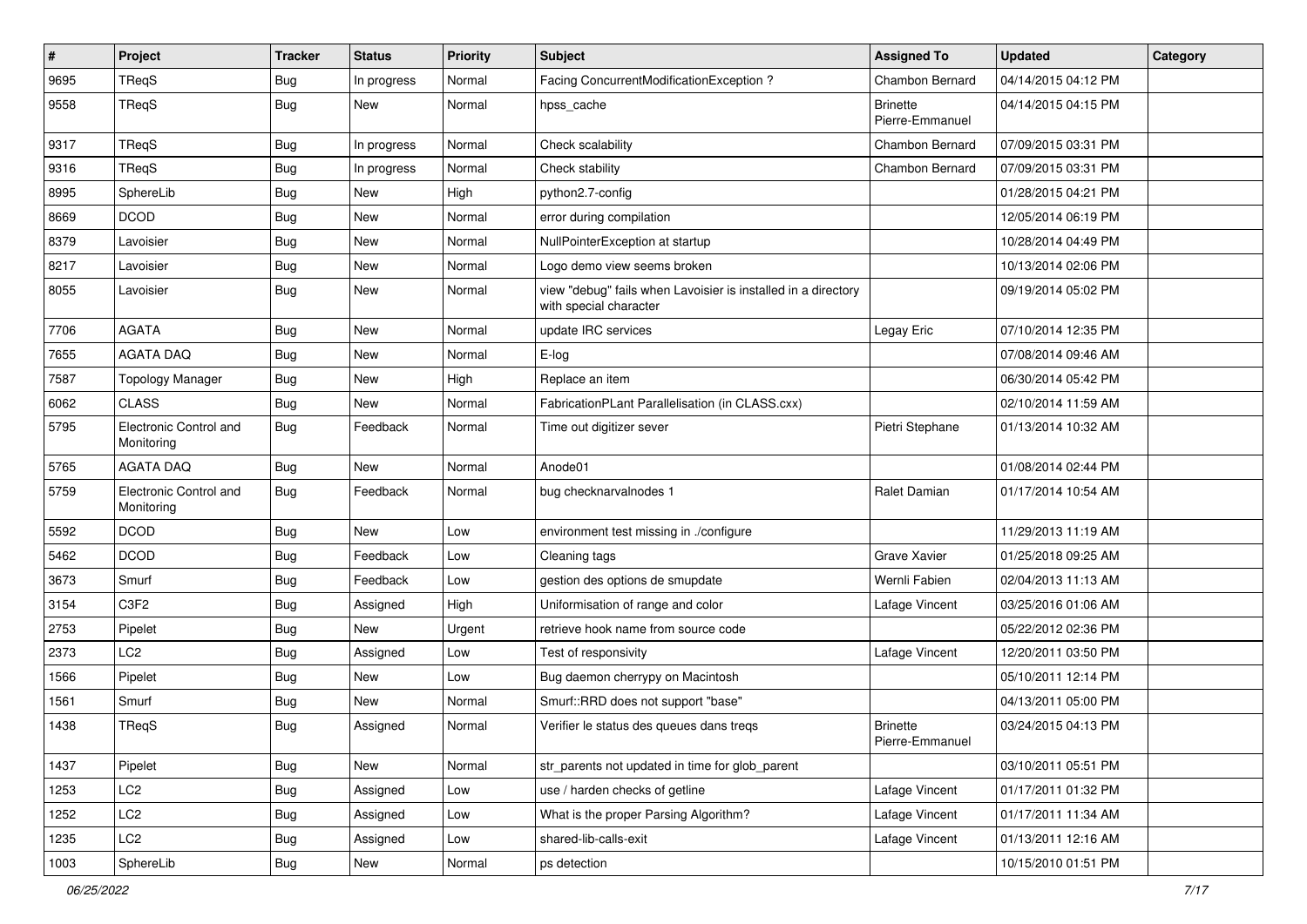| $\vert$ # | <b>Project</b> | <b>Tracker</b> | <b>Status</b> | <b>Priority</b> | <b>Subject</b>                                                                                                                      | <b>Assigned To</b>     | <b>Updated</b>      | Category |
|-----------|----------------|----------------|---------------|-----------------|-------------------------------------------------------------------------------------------------------------------------------------|------------------------|---------------------|----------|
| 938       | SphereLib      | Bug            | New           | Low             | Construction icosahedron                                                                                                            |                        | 09/29/2010 11:32 AM |          |
| 714       | TReqS          | <b>Bug</b>     | New           | High            | Annuler un staging en cours                                                                                                         |                        | 03/24/2015 04:34 PM |          |
| 432       | Smurf          | <b>Bug</b>     | New           | High            | creation de fichiers vides                                                                                                          |                        | 04/23/2021 11:44 AM |          |
| 351       | RIsngCons      | Bug            | New           | Urgent          | Refresh only on action                                                                                                              | <b>Puel Mattieu</b>    | 04/08/2016 04:07 PM |          |
| 48757     | LabInvent      | Feature        | New           | Immediate       | *** F - DIVERS TODO (à dispatcher)                                                                                                  | <b>Pallier Etienne</b> | 01/19/2022 04:12 PM |          |
| 47957     | LabInvent      | Feature        | New           | Normal          | *** F - ENTITY - Les GROUPES (de User ou Materiel) :<br>Thématique, Métier, Projet, Site (+ Pole ou Service ?)                      |                        | 12/13/2021 11:12 AM |          |
| 47951     | LabInvent      | Feature        | New           | Normal          | *** F - Etiquettes & Imprimantes                                                                                                    |                        | 11/30/2021 01:42 PM |          |
| 47932     | LabInvent      | Feature        | New           | Normal          | *** F - DOC (documentation)                                                                                                         |                        | 11/30/2021 01:10 PM |          |
| 47921     | LabInvent      | Feature        | New           | Immediate       | *** F - Framework CakePhp                                                                                                           |                        | 12/02/2021 04:45 PM |          |
| 47895     | LabInvent      | Feature        | New           | Normal          | *** F - ENTITY - Documents attachés (à Materiel ou Suivi)                                                                           |                        | 12/13/2021 11:09 AM |          |
| 47875     | LabInvent      | Feature        | New           | Urgent          | *** F - ENTITY GÉNÉRIQUE - Actions & Vues génériques<br>(& Refactorisation)                                                         |                        | 12/01/2021 11:21 AM |          |
| 47869     | LabInvent      | Feature        | New           | Normal          | *** $F - Tests$                                                                                                                     |                        | 12/06/2021 02:28 PM |          |
| 47866     | LabInvent      | Feature        | New           | Urgent          | *** F - Installation                                                                                                                |                        | 12/13/2021 11:08 AM |          |
| 47865     | LabInvent      | Feature        | New           | Normal          | *** F - Configuration générale                                                                                                      |                        | 12/13/2021 11:06 AM |          |
| 47864     | LabInvent      | Feature        | New           | Normal          | *** F - ENTITY - Autres                                                                                                             |                        | 11/30/2021 12:57 PM |          |
| 47863     | LabInvent      | Feature        | New           | High            | *** F - ENTITY - Users                                                                                                              |                        | 11/30/2021 03:43 PM |          |
| 47862     | LabInvent      | Feature        | New           | Normal          | *** F - ENTITY - Prets (de Materiel)                                                                                                |                        | 12/13/2021 11:10 AM |          |
| 47861     | LabInvent      | Feature        | New           | Urgent          | *** F - ENTITY - Suivis (de Materiel ou User)                                                                                       |                        | 12/13/2021 11:10 AM |          |
| 47860     | LabInvent      | Feature        | New           | Immediate       | *** F - ENTITY - Materiels                                                                                                          |                        | 01/19/2022 03:51 PM |          |
| 45485     | PyROS          | Feature        | New           | High            | **** D0 - GENERAL, ADMINISTRATIVE & TECHNICAL                                                                                       |                        | 03/16/2022 04:53 PM |          |
| 45484     | PyROS          | Feature        | New           | Normal          | **** D5 - Images management (L1-L2)                                                                                                 |                        | 02/02/2022 02:36 PM |          |
| 45483     | PyROS          | Feature        | New           | High            | **** D4 - Images production (L0)                                                                                                    |                        | 03/16/2022 07:28 AM |          |
| 45482     | PyROS          | Feature        | New           | High            | **** D3 - Sequences submission & plannig                                                                                            |                        | 02/22/2022 03:01 PM |          |
| 45481     | PyROS          | Feature        | New           | Normal          | **** D2 - Users & Programs                                                                                                          |                        | 03/29/2022 09:17 AM |          |
| 45480     | PyROS          | Feature        | New           | High            | **** D1 - System Security & Control                                                                                                 |                        | 05/24/2022 02:55 PM |          |
| 44721     | PyROS          | Feature        | New           | Normal          | *** GF4 - QUAL - Quality & Tests - High level tests<br>(integration & functional), plan tests, validation des<br>exigences (qualif) |                        | 03/16/2022 04:55 PM |          |
| 44661     | PyROS          | Feature        | New           | Normal          | *** SF13 - IAF - Images Fetching (quicklook & download)                                                                             |                        | 03/15/2022 04:49 PM |          |
| 44659     | PyROS          | Feature        | New           | Normal          | *** GF3 - INFRA - Hardware, Operating System, Network,<br>Security & Safety                                                         |                        | 03/16/2022 04:51 PM |          |
| 44658     | PyROS          | Feature        | New           | High            | *** SF15 - SST - START&STOP - System Startup (launch),<br>monitoring, and Shutdown                                                  |                        | 05/24/2022 02:55 PM |          |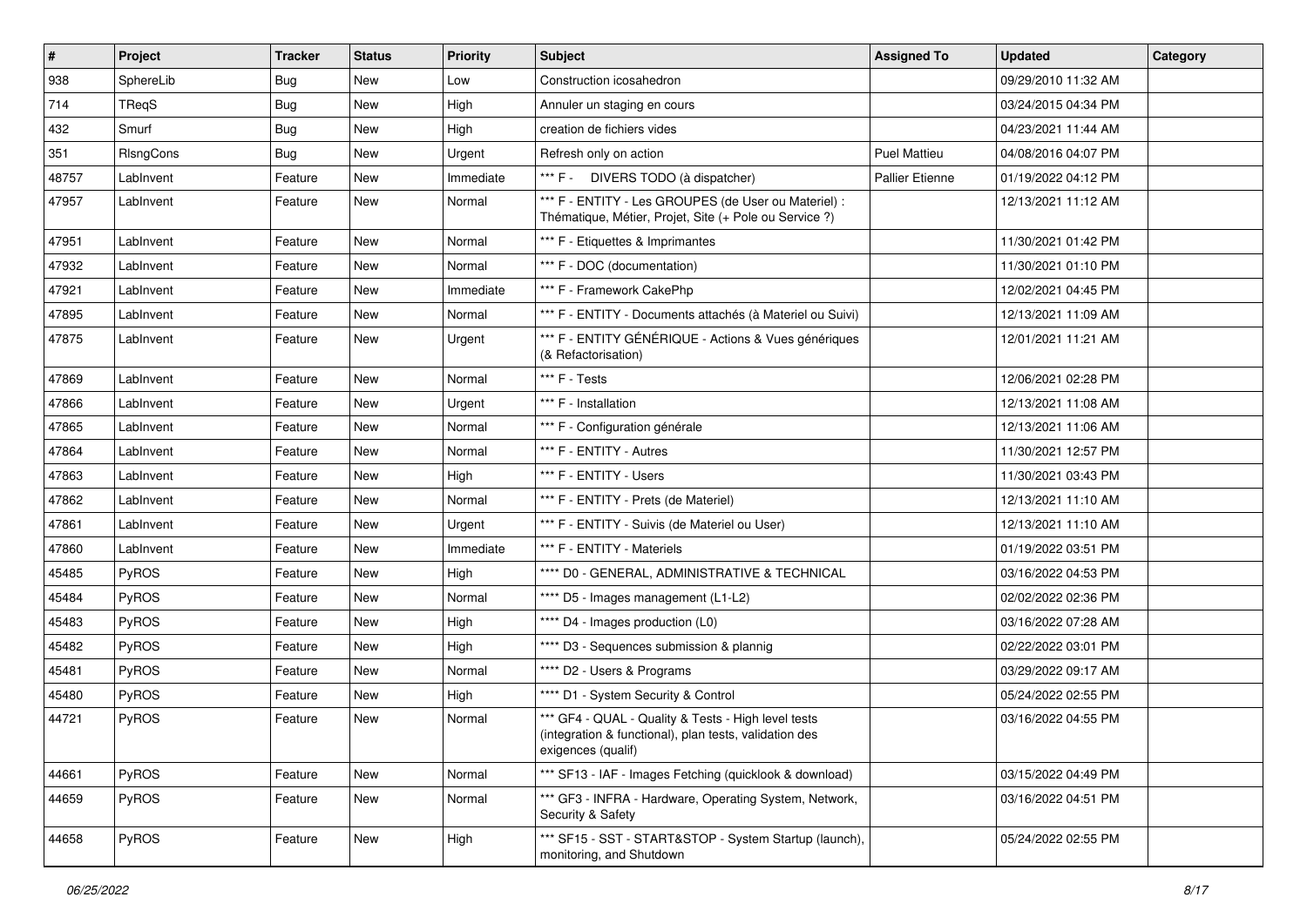| $\pmb{\#}$ | Project           | <b>Tracker</b> | <b>Status</b> | <b>Priority</b> | Subject                                                                                                                                  | <b>Assigned To</b> | <b>Updated</b>      | Category |
|------------|-------------------|----------------|---------------|-----------------|------------------------------------------------------------------------------------------------------------------------------------------|--------------------|---------------------|----------|
| 44584      | PyROS             | Feature        | New           | Normal          | *** SF10 - CAL - Calibration (Dark/Bias/Flat)                                                                                            |                    | 03/15/2022 04:48 PM |          |
| 44514      | PyROS             | Feature        | <b>New</b>    | Normal          | *** SF11 - IPC - Images Processing (Grenouille)                                                                                          | Klotz Alain        | 03/15/2022 04:44 PM |          |
| 44172      | PyROS             | Feature        | <b>New</b>    | High            | *** SF14 - OCF - Observatory Unit & Site Configuration                                                                                   |                    | 01/29/2022 01:24 AM |          |
| 44165      | PyROS             | Feature        | New           | Normal          | *** SF16 - DSH - General monitoring: Dashboard<br>(website)                                                                              |                    | 03/15/2022 11:26 PM |          |
| 44164      | PyROS             | Feature        | <b>New</b>    | Normal          | *** SF12 - IAN - Images Analysis (Triton)                                                                                                |                    | 03/15/2022 04:48 PM |          |
| 44163      | PyROS             | Feature        | New           | Normal          | *** SF09 - CMC - Command Control - Telescope &<br>Instruments Control & Monitoring (DeviceController,<br>AgentDevice)                    |                    | 03/16/2022 07:28 AM |          |
| 44162      | PyROS             | Feature        | <b>New</b>    | High            | *** SF08 - EXE (SOX) - Observation Sequence (SO)<br>eXecution                                                                            |                    | 03/15/2022 04:46 PM |          |
| 44161      | PyROS             | Feature        | New           | High            | *** SF04 - SPV - System Coordination & Supervision :<br>Majordome (Conducting) (head)                                                    |                    | 03/15/2022 04:45 PM |          |
| 44160      | PyROS             | Feature        | <b>New</b>    | Normal          | *** SF07 - PLN - Observation Sequences Planning &<br>Scheduling                                                                          |                    | 03/15/2022 04:46 PM |          |
| 44159      | PyROS             | Feature        | <b>New</b>    | Normal          | *** SF03 - ENV - Environment Monitoring (int/ext,<br>observatory & weather)                                                              |                    | 05/05/2022 09:54 AM |          |
| 44158      | PyROS             | Feature        | New           | Normal          | *** SF06 - ALR - Alerts Management                                                                                                       |                    | 03/15/2022 04:46 PM |          |
| 44154      | PyROS             | Feature        | In progress   | Normal          | *** SF02 - SCP - Scientific Programs Management                                                                                          |                    | 03/29/2022 09:17 AM |          |
| 44153      | PyROS             | Feature        | New           | Normal          | *** SF05 - SEQ - Observation Sequences Management                                                                                        | Koralewski Alexis  | 02/23/2022 10:45 AM |          |
| 44151      | PyROS             | Feature        | New           | High            | *** GF1 - PROJ - Project management, documentation,<br>formation des utilisateurs, interfaces, plan de justification<br>de la définition |                    | 01/31/2022 11:32 AM |          |
| 44150      | PyROS             | Feature        | In progress   | Normal          | *** SF01 - USR - Users, Roles, and Authorizations<br>Management                                                                          |                    | 03/29/2022 09:14 AM |          |
| 44148      | PyROS             | Feature        | New           | High            | *** GF2 - INST - Config, Install, udpate, deploy (IRAP,<br>CNES, TAROT)                                                                  |                    | 03/16/2022 07:27 AM |          |
| 37910      | Lavoisier         | Feature        | <b>New</b>    | High            | do not log AdaptorException when they are already sent to<br>the user                                                                    |                    | 07/25/2019 09:41 AM |          |
| 37461      | Lavoisier         | Feature        | <b>New</b>    | Normal          | add support for jdk 11                                                                                                                   |                    | 04/25/2019 01:53 PM |          |
| 37409      | TReqS             | Feature        | New           | Normal          | Statistiques sur les queues dans les logs                                                                                                |                    | 04/11/2019 01:40 PM |          |
| 34801      | Lavoisier         | Feature        | New           | Normal          | add support for attribute @if in element view/variable                                                                                   |                    | 07/31/2018 12:57 PM |          |
| 31881      | Narval Standalone | Feature        | New           | Normal          | Logs de l'instance                                                                                                                       | Théo Le Guen       | 04/24/2018 03:59 PM |          |
| 12976      | PEM               | Feature        | New           | Low             | pem-sync co_pem                                                                                                                          |                    | 03/24/2016 05:00 PM |          |
| 12975      | PEM               | Feature        | New           | Normal          | pem-sync co_pem                                                                                                                          |                    | 03/24/2016 04:54 PM |          |
| 12974      | PEM               | Feature        | New           | Normal          | pem-sync cp_pem                                                                                                                          |                    | 03/24/2016 04:52 PM |          |
| 12961      | PEM               | Feature        | New           | Normal          | PEM version                                                                                                                              |                    | 03/24/2016 09:03 AM |          |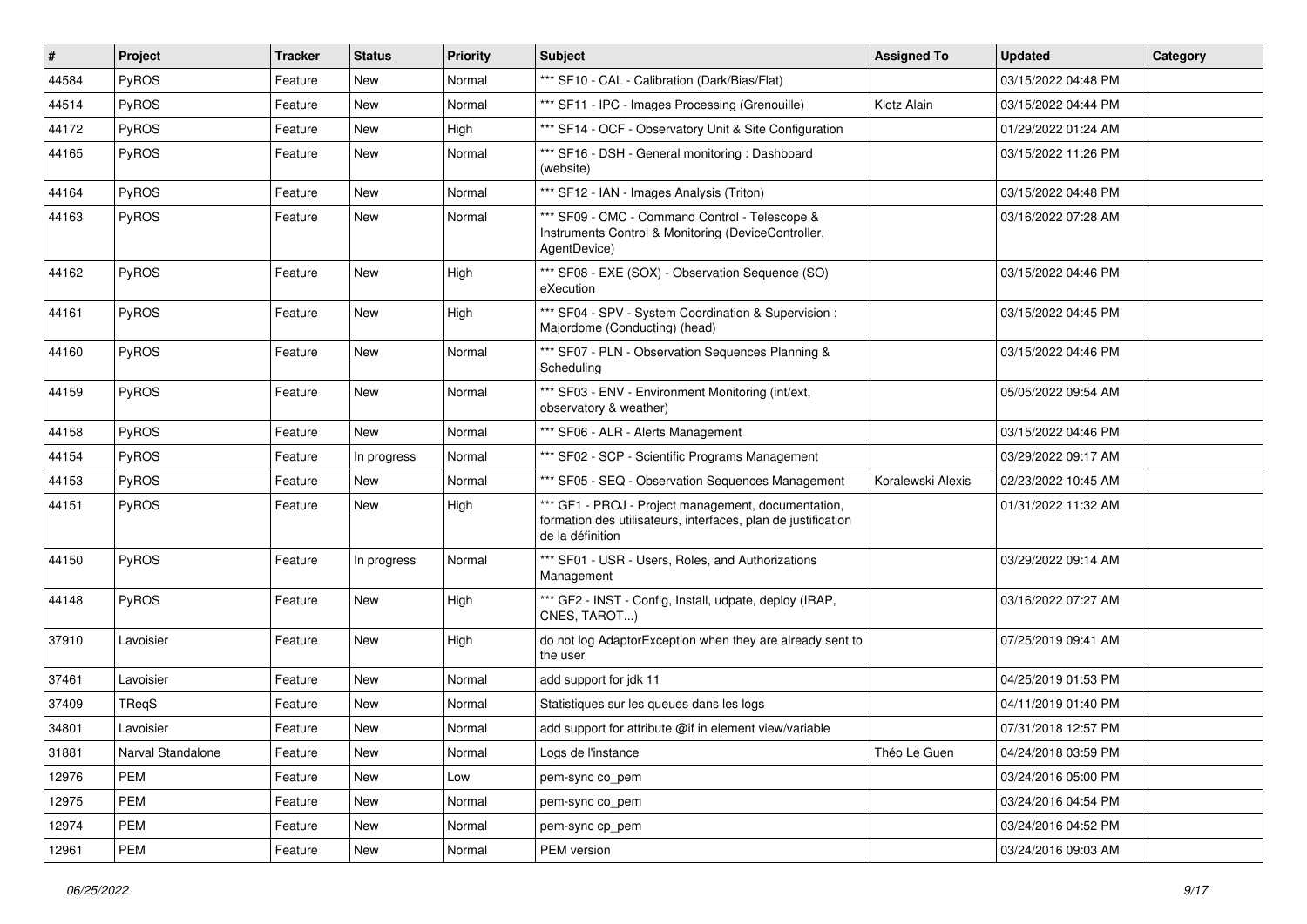| $\sharp$ | Project                              | <b>Tracker</b> | <b>Status</b> | <b>Priority</b> | Subject                                                                                   | <b>Assigned To</b>       | <b>Updated</b>      | Category |
|----------|--------------------------------------|----------------|---------------|-----------------|-------------------------------------------------------------------------------------------|--------------------------|---------------------|----------|
| 11484    | Lavoisier                            | Feature        | New           | Low             | improve command "lavoisier-upgrade.sh"                                                    |                          | 04/10/2018 11:06 AM |          |
| 10871    | <b>CLASS</b>                         | Feature        | <b>New</b>    | Normal          | <b>Nominal Power</b>                                                                      |                          | 09/10/2015 05:27 PM |          |
| 10273    | <b>PEM</b>                           | Feature        | <b>New</b>    | Normal          | Easier configuration process                                                              |                          | 07/01/2015 11:11 AM |          |
| 10255    | <b>CLASS</b>                         | Feature        | New           | Normal          | Take into account Load Factor Evolution                                                   | <b>MOUGINOT Baptiste</b> | 06/26/2015 11:33 AM |          |
| 10227    | <b>CLASS</b>                         | Feature        | <b>New</b>    | Immediate       | <b>MURE GUI</b>                                                                           | <b>MOUGINOT Baptiste</b> | 06/23/2015 01:36 PM |          |
| 9799     | Lavoisier                            | Feature        | <b>New</b>    | Normal          | esxl function missing : add-duration                                                      |                          | 04/30/2015 11:00 AM |          |
| 9790     | <b>CLASS</b>                         | Feature        | New           | High            | neutron & y Spectrum calculation                                                          |                          | 04/29/2015 12:15 PM |          |
| 9789     | <b>CLASS</b>                         | Feature        | New           | Normal          | Multi Stream in EQM                                                                       |                          | 04/29/2015 12:12 PM |          |
| 9788     | <b>CLASS</b>                         | Feature        | New           | Normal          | Multi Stream in FabricationPlant                                                          |                          | 04/29/2015 12:10 PM |          |
| 9787     | <b>CLASS</b>                         | Feature        | <b>New</b>    | Normal          | Multi Stream in FabricationPlant/EQM                                                      |                          | 04/29/2015 12:10 PM |          |
| 9704     | Lavoisier                            | Feature        | New           | Normal          | add option --override to lavoisier-upgrade.sh                                             |                          | 04/15/2015 10:07 AM |          |
| 9534     | Pipelet                              | Feature        | <b>New</b>    | Normal          | logging of stdout and stderr                                                              |                          | 03/25/2015 02:31 PM |          |
| 9335     | TReqS                                | Feature        | Assigned      | Normal          | SIGINT  TERM   HUP                                                                        | Chambon Bernard          | 05/06/2015 08:26 AM |          |
| 8668     | <b>DCOD</b>                          | Feature        | New           | Normal          | filterdiff is missing                                                                     |                          | 12/05/2014 06:17 PM |          |
| 8667     | <b>DCOD</b>                          | Feature        | <b>New</b>    | Normal          | uuid missing                                                                              |                          | 12/05/2014 06:14 PM |          |
| 8369     | LC2                                  | Feature        | New           | Normal          | Standardize by relying on GNU getopt instead of<br>proprietary cmdline                    | Lafage Vincent           | 10/27/2014 07:06 PM |          |
| 8262     | Pipelet                              | Feature        | <b>New</b>    | Normal          | LocalRepository: recursive search of segment source<br>script                             |                          | 10/19/2014 05:13 PM |          |
| 8132     | Lavoisier                            | Feature        | <b>New</b>    | Normal          | support attribute @first-child-attributes in <element></element>                          |                          | 09/30/2014 04:28 PM |          |
| 8099     | LC <sub>2</sub>                      | Feature        | New           | High            | Add business rule forbidding empty CRT-DSP<br>configuration (at least 1 manu per CRT DSP) | Lafage Vincent           | 10/27/2014 07:00 PM |          |
| 7811     | Lavoisier                            | Feature        | <b>New</b>    | Normal          | support server-side argument validation with XPath                                        |                          | 07/30/2014 05:05 PM |          |
| 7641     | KickSlot                             | Feature        | In progress   | Normal          | Procédure perte mot de passe                                                              | <b>Flieller Cyril</b>    | 09/04/2014 02:55 PM |          |
| 7460     | Lavoisier                            | Feature        | New           | High            | support HTTP proxy                                                                        |                          | 02/17/2015 01:04 PM |          |
| 7385     | <b>CLASS</b>                         | Feature        | <b>New</b>    | High            | <b>GUI devellopment</b>                                                                   | <b>LENIAU Baptiste</b>   | 04/29/2015 12:15 PM |          |
| 7380     | <b>CLASS</b>                         | Feature        | New           | High            | ReactorFacility                                                                           | <b>LENIAU Baptiste</b>   | 06/11/2014 11:06 AM |          |
| 7379     | <b>CLASS</b>                         | Feature        | New           | Normal          | FrontEnd                                                                                  | <b>MOUGINOT Baptiste</b> | 06/11/2014 11:05 AM |          |
| 7037     | <b>Topology Manager</b>              | Feature        | New           | Normal          | Configuration file for TM                                                                 |                          | 04/30/2014 03:11 PM |          |
| 6748     | <b>CLASS</b>                         | Feature        | New           | Normal          | Charger un parc présimulé à partir du .root                                               |                          | 04/03/2014 11:36 AM |          |
| 5799     | AGATA DAQ                            | Feature        | New           | High            | ELOG not available from GSI guest network                                                 | Aubert Yann              | 01/15/2014 05:54 PM |          |
| 5757     | <b>Topology Manager</b>              | Feature        | New           | Low             | Topology manager- error detection in mezzanine                                            |                          | 01/07/2014 01:29 PM |          |
| 5751     | Electronic Control and<br>Monitoring | Feature        | New           | Low             | buildcfg with some error message                                                          |                          | 01/06/2014 05:43 PM |          |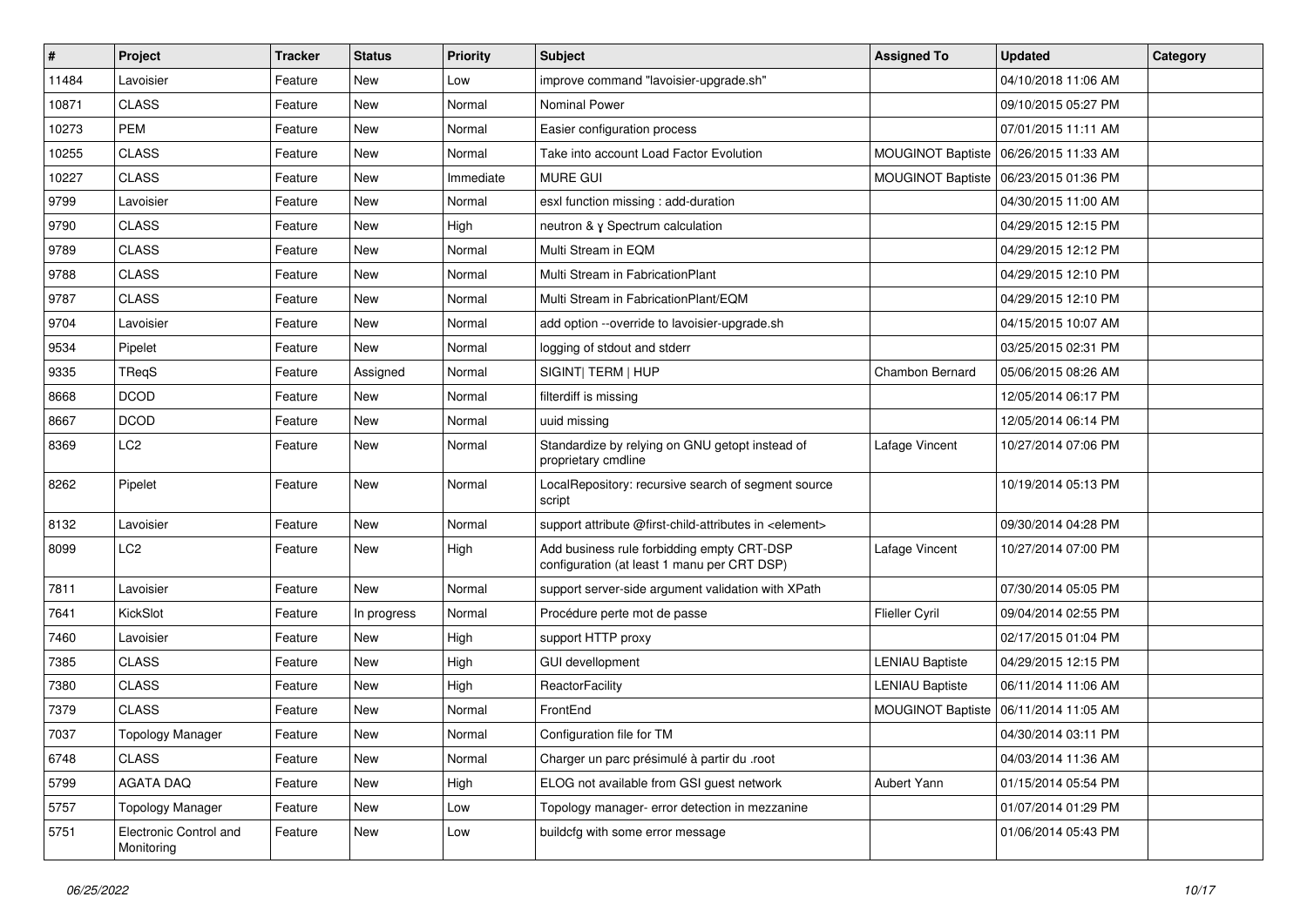| $\pmb{\#}$ | Project                 | <b>Tracker</b> | <b>Status</b> | <b>Priority</b> | Subject                                                           | <b>Assigned To</b>  | <b>Updated</b>      | Category |
|------------|-------------------------|----------------|---------------|-----------------|-------------------------------------------------------------------|---------------------|---------------------|----------|
| 5736       | <b>AGATA DAQ</b>        | Feature        | New           | High            | Would like to have access to GSI printers                         | Aubert Yann         | 01/06/2014 09:22 AM |          |
| 5729       | <b>Topology Manager</b> | Feature        | New           | Low             | Title in firefox                                                  |                     | 01/03/2014 06:58 PM |          |
| 5726       | <b>Topology Manager</b> | Feature        | <b>New</b>    | Normal          | Display                                                           |                     | 01/06/2014 09:21 AM |          |
| 5725       | <b>Topology Manager</b> | Feature        | Assigned      | High            | propagation of OFF status to the GTS tree                         | Ralet Damian        | 01/10/2014 05:25 PM |          |
| 5503       | <b>DCOD</b>             | Feature        | New           | Low             | test ada 2012 in ./configure                                      |                     | 11/13/2013 04:54 PM |          |
| 5377       | <b>CLASS</b>            | Feature        | New           | Low             | enrichment factory                                                |                     | 10/21/2013 03:15 PM |          |
| 5376       | <b>CLASS</b>            | Feature        | <b>New</b>    | Low             | Reactor batch creation                                            |                     | 10/21/2013 03:14 PM |          |
| 5350       | <b>CLASS</b>            | Feature        | New           | Low             | Set some quality criteria on Pu when building a MOX fuel          |                     | 10/22/2013 11:50 AM |          |
| 5329       | <b>CLASS</b>            | Feature        | New           | Low             | Power density                                                     |                     | 10/14/2013 05:58 PM |          |
| 4937       | <b>DCOD</b>             | Feature        | New           | Low             | Implement Hobbit/Zabbix scripts                                   | <b>Grave Xavier</b> | 08/27/2013 11:19 AM |          |
| 3992       | Pipelet                 | Feature        | New           | Low             | directory in data with specific color                             |                     | 02/20/2013 05:19 PM |          |
| 3043       | APCScheduler            | Feature        | New           | Low             | option submit                                                     | Colley Jean-Marc    | 03/10/2016 12:43 PM |          |
| 3039       | APCScheduler            | Feature        | New           | Normal          | création de tarball sans exécutable                               |                     | 07/31/2012 06:11 PM |          |
| 3022       | <b>AGATA DAQ</b>        | Feature        | New           | Low             | [ELOG] change the "From"                                          |                     | 07/26/2012 10:18 AM |          |
| 2431       | LC <sub>2</sub>         | Feature        | Assigned      | Normal          | Enforce stricter checks on startup precondition                   | Lafage Vincent      | 02/03/2012 09:54 PM |          |
| 2118       | LC <sub>2</sub>         | Feature        | New           | Low             | Prepare the Command Line Interface of validator to parse<br>rdRam | Lafage Vincent      | 10/20/2011 04:20 PM |          |
| 2112       | LC <sub>2</sub>         | Feature        | New           | Low             | Rorc lib                                                          |                     | 04/08/2013 06:11 PM |          |
| 2076       | LC2                     | Feature        | New           | Low             | Finer grained report for boot Crocus script                       |                     | 10/11/2011 02:18 PM |          |
| 1299       | APCScheduler            | Feature        | New           | High            | Utilisation de python, numpy, scipy,                              | Colley Jean-Marc    | 02/10/2011 11:07 AM |          |
| 1255       | LC <sub>2</sub>         | Feature        | Assigned      | Low             | Provide proper Shared-Object name to libraries                    | Lafage Vincent      | 01/17/2011 01:39 PM |          |
| 1254       | LC <sub>2</sub>         | Feature        | Assigned      | Low             | Add Tooltip for the three LC2 modes                               | Lafage Vincent      | 01/17/2011 01:34 PM |          |
| 1232       | LC <sub>2</sub>         | Feature        | Assigned      | Low             | Include parseCrocusVersion in the Crocus Thread                   | Lafage Vincent      | 01/12/2011 12:18 AM |          |
| 1231       | LC2                     | Feature        | Assigned      | Low             | Include boot in the Crocus Thread                                 | Lafage Vincent      | 01/12/2011 12:16 AM |          |
| 1156       | LC <sub>2</sub>         | Feature        | Assigned      | High            | query Marc Status generation & validation options                 | Lafage Vincent      | 12/07/2010 04:54 PM |          |
| 959        | SphereLib               | Feature        | New           | Low             | intégrer ginp                                                     |                     | 10/06/2010 11:30 AM |          |
| 890        | SphereLib               | Feature        | New           | Low             | spline with order != 3                                            |                     | 09/06/2010 03:08 PM |          |
| 755        | SphereLib               | Feature        | New           | Normal          | Parallélisation de cat2mask                                       |                     | 06/14/2010 04:34 PM |          |
| 754        | SphereLib               | Feature        | New           | Normal          | Parallélisation de la routine apodize mask                        |                     | 06/14/2010 04:33 PM |          |
| 748        | Pipelet                 | Feature        | New           | Low             | Git and CVS repositories                                          | Le Jeune Maude      | 03/11/2011 11:41 AM |          |
| 631        | ftsmonitor              | Feature        | New           | Low             | History of a DN access                                            |                     | 10/22/2010 10:10 AM |          |
| 597        | Oval                    | Feature        | New           | Normal          | YAML comme langage de configuration ?                             |                     | 05/11/2010 01:36 PM |          |
| 520        | TReqS                   | Feature        | New           | Normal          | Communication entre Serveur et Client sans Base de<br>données     |                     | 03/24/2015 04:37 PM |          |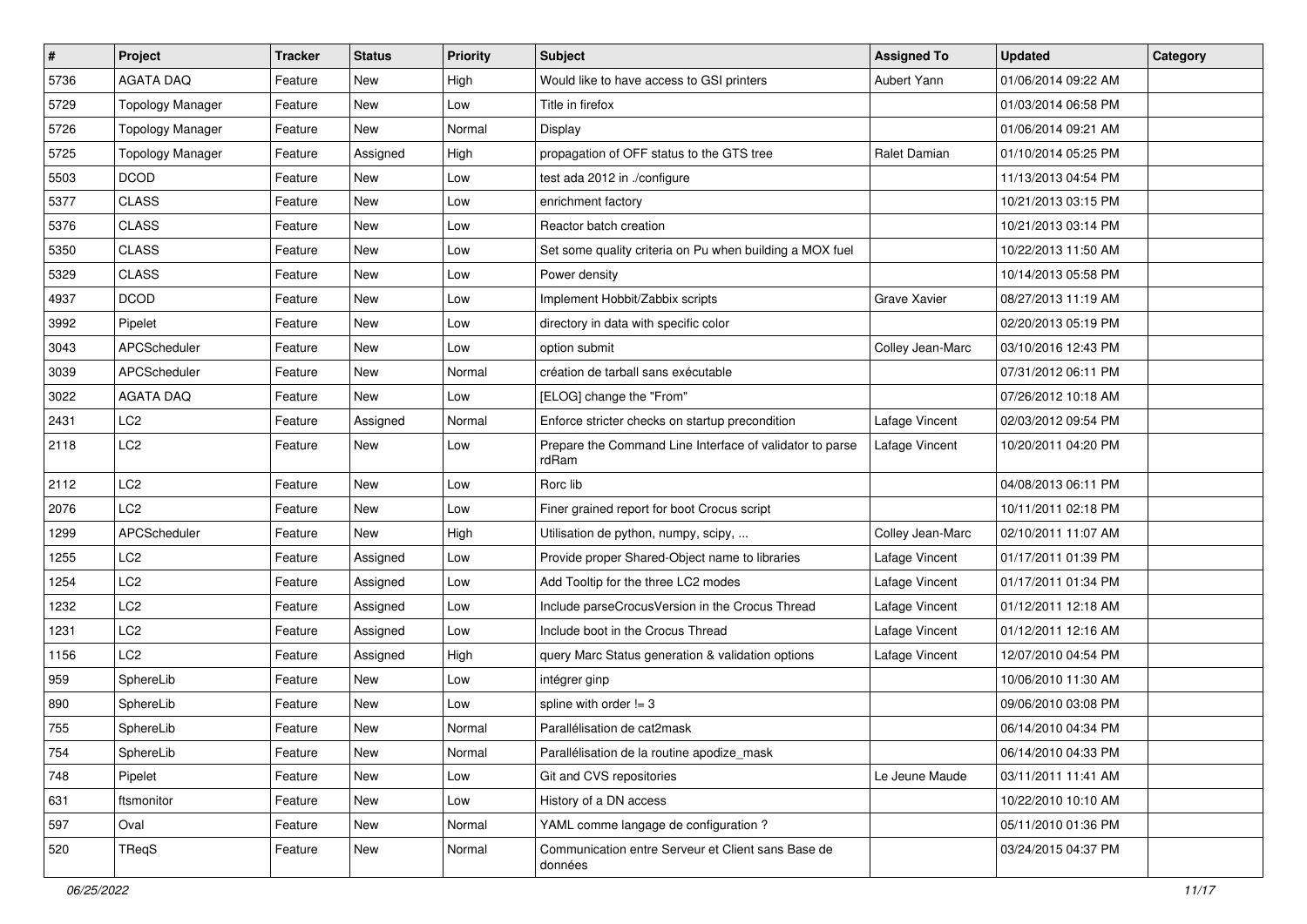| $\sharp$ | Project                         | <b>Tracker</b> | <b>Status</b> | <b>Priority</b> | <b>Subject</b>                                      | <b>Assigned To</b>  | <b>Updated</b>      | Category |
|----------|---------------------------------|----------------|---------------|-----------------|-----------------------------------------------------|---------------------|---------------------|----------|
| 517      | TReqS                           | Feature        | New           | Normal          | Outils d'administation pour Treqs                   |                     | 03/24/2015 04:29 PM |          |
| 516      | <b>TRegS</b>                    | Feature        | New           | Normal          | Désactiver des queues                               |                     | 03/24/2015 04:24 PM |          |
| 500      | TReaS                           | Feature        | New           | Low             | Injecter les information d'opération vers COLLOS    |                     | 03/24/2015 04:29 PM |          |
| 425      | TReqS                           | Feature        | New           | Low             | Durée de vie des métadata                           |                     | 03/24/2015 04:30 PM |          |
| 423      | TReaS                           | Feature        | New           | High            | Écrire une toolbox pour administration              |                     | 03/24/2015 04:40 PM |          |
| 416      | <b>TReqS</b>                    | Feature        | In progress   | Normal          | État drainé pour TReqS                              |                     | 03/24/2015 04:04 PM |          |
| 388      | <b>TRegS</b>                    | Feature        | New           | High            | Possibilités d'interactions avec le serveur TReqS   |                     | 03/24/2015 04:06 PM |          |
| 202      | Smurf                           | Feature        | New           | Low             | Smurf::DB::Getopt add fping to smelect              |                     | 10/21/2009 04:46 PM |          |
| 187      | RIsngCons                       | Feature        | New           | Low             | Abort limit/delete/ack                              | <b>Puel Mattieu</b> | 10/07/2009 01:08 PM |          |
| 186      | RIsngCons                       | Feature        | New           | Normal          | Flood limit                                         | <b>Puel Mattieu</b> | 10/07/2009 01:07 PM |          |
| 93       | RIsngCons                       | Feature        | New           | Low             | Touche pour forcer le renouvellement de cache       |                     | 03/31/2009 10:16 AM |          |
| 87       | RIsngCons                       | Feature        | New           | Low             | Limiter la taille du cache                          |                     | 03/30/2009 03:32 PM |          |
| 86       | RIsngCons                       | Feature        | New           | Low             | Tris dynamiques                                     |                     | 03/30/2009 03:31 PM |          |
| 36236    | IN2P3-Forge                     | Support        | New           | High            | Synchronisation demandée pour un serveur Mercurial  |                     | 04/13/2021 09:07 AM |          |
| 35994    | IN2P3-Forge                     | Support        | New           | Normal          | Synchronisation demandée pour un serveur Mercurial  |                     | 01/11/2019 03:10 PM |          |
| 16628    | CC-IN2P3                        | Support        | New           | Normal          | Sèche cheveux dans le vestiaire                     |                     | 01/12/2017 02:37 PM |          |
| 10065    | <b>CLASS</b>                    | Support        | New           | Normal          | Multi-Threading in CLASS                            |                     | 06/05/2015 11:30 AM |          |
| 9491     | JEM-EUSO                        | Support        | New           | Normal          | I need to access also to AWG Euso balloon documents |                     | 03/18/2015 03:36 PM |          |
| 7041     | <b>Topology Manager</b>         | Support        | New           | Normal          | Sub repositories                                    |                     | 04/30/2014 03:52 PM |          |
| 5838     | <b>AGATA DAQ</b>                | Support        | New           | Normal          | /agatadisks                                         | Aubert Yann         | 01/17/2014 06:07 PM |          |
| 5739     | <b>AGATA DAQ</b>                | Support        | New           | Low             | visu1 out                                           |                     | 01/04/2014 01:46 PM |          |
| 5710     | <b>ENX</b>                      | Support        | Assigned      | Low             | Documentation - Named function                      | Dosme Nicolas       | 02/25/2014 04:58 PM |          |
| 5684     | <b>AGATA DAQ</b>                | Support        | <b>New</b>    | High            | Hard drive of anode                                 | Aubert Yann         | 01/06/2014 09:24 AM |          |
| 5590     | <b>SIMGRID</b>                  | Support        | Assigned      | Normal          | Create msg_storage_management group in DOXYGEN ?!   | Veyre Pierre        | 11/29/2013 10:20 AM |          |
| 2109     | <b>LPC Service Informatique</b> | Support        | <b>New</b>    | Low             | imprimantes                                         | Jammes Fabrice      | 10/19/2011 10:12 AM |          |
| 1258     | LC <sub>2</sub>                 | Support        | Assigned      | Low             | Better report of mute FRT                           | Lafage Vincent      | 09/18/2012 06:15 PM |          |
| 49994    | PyROS                           | Task           | In progress   | Normal          | SP export (list & 1)                                | Koralewski Alexis   | 03/29/2022 09:17 AM |          |
| 49945    | <b>GRAND</b>                    | Task           | New           | Normal          | WP 11: improvement dating of events                 | voisin vincent      | 03/22/2022 02:31 PM |          |
| 49944    | <b>GRAND</b>                    | Task           | New           | Normal          | WP 10.3: data analysis                              |                     | 03/18/2022 04:45 PM |          |
| 49943    | <b>GRAND</b>                    | Task           | New           | Normal          | WP 10.2: data taking                                |                     | 03/18/2022 04:45 PM |          |
| 49942    | GRAND                           | Task           | New           | Normal          | WP 10.1: deployment                                 |                     | 03/18/2022 04:45 PM |          |
| 49941    | GRAND                           | Task           | New           | Normal          | WP 10: GP 300 setup                                 |                     | 03/18/2022 04:45 PM |          |
| 49940    | GRAND                           | Task           | New           | Normal          | WP 9.5: data analysis                               |                     | 03/18/2022 03:35 PM |          |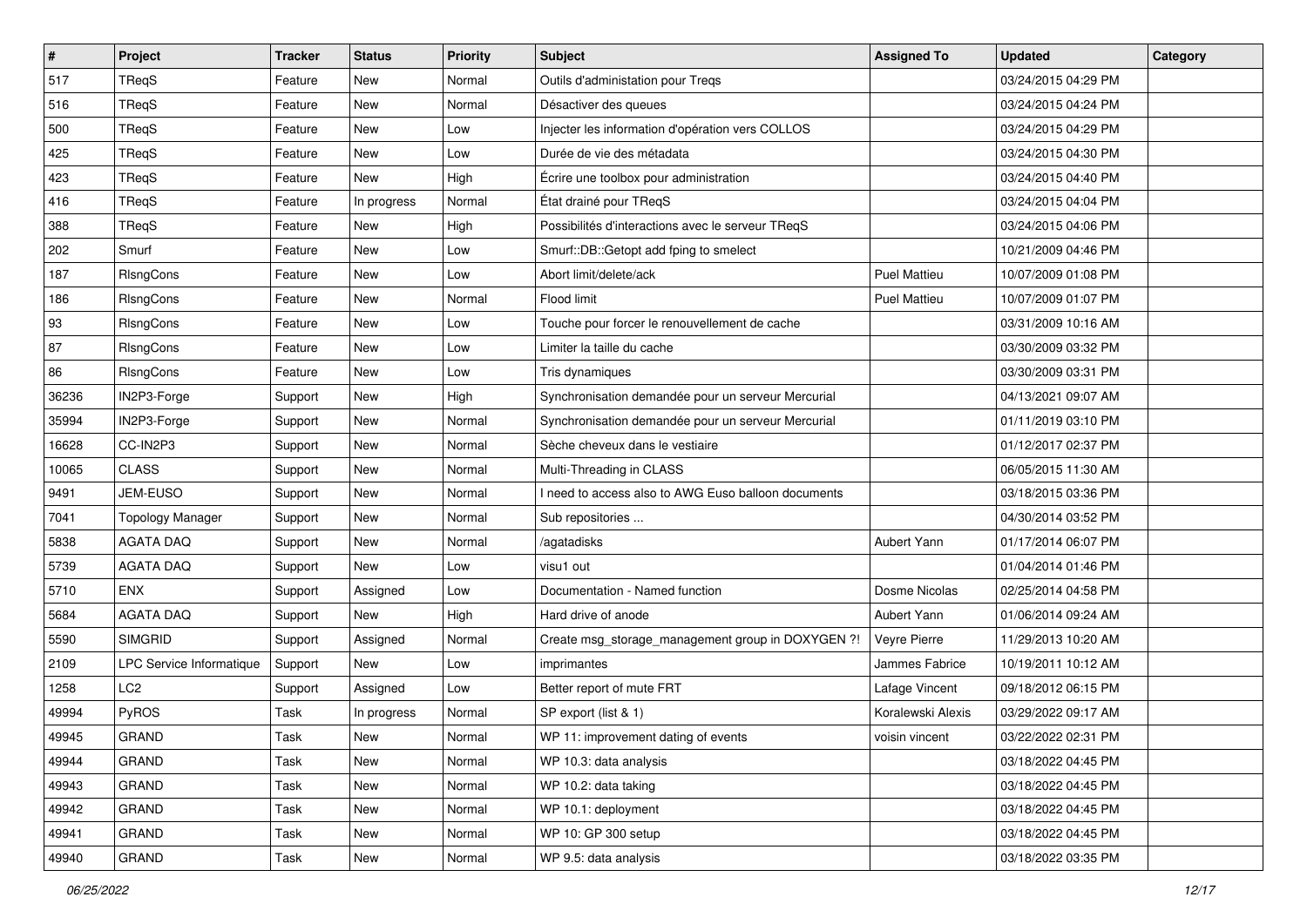| $\vert$ # | <b>Project</b> | <b>Tracker</b> | <b>Status</b> | <b>Priority</b> | Subject                                                | <b>Assigned To</b> | <b>Updated</b>      | Category |
|-----------|----------------|----------------|---------------|-----------------|--------------------------------------------------------|--------------------|---------------------|----------|
| 49939     | <b>GRAND</b>   | Task           | New           | Normal          | WP 9.4: data taking                                    |                    | 06/23/2022 08:19 PM |          |
| 49938     | <b>GRAND</b>   | Task           | <b>New</b>    | Normal          | WP 9.3: deployment commissioning                       |                    | 03/18/2022 03:27 PM |          |
| 49937     | GRAND          | Task           | New           | Normal          | WP 9.2: production detector adaptation                 |                    | 03/18/2022 03:32 PM |          |
| 49936     | <b>GRAND</b>   | <b>Task</b>    | <b>New</b>    | Normal          | WP 9.1: detector design adaptation                     |                    | 03/21/2022 03:18 PM |          |
| 49935     | <b>GRAND</b>   | Task           | <b>New</b>    | Normal          | WP 9: Nançay setup                                     |                    | 03/18/2022 12:20 AM |          |
| 49934     | <b>GRAND</b>   | Task           | New           | Normal          | WP 8.3: trigger evaluation                             |                    | 03/21/2022 10:28 AM |          |
| 49933     | <b>GRAND</b>   | Task           | <b>New</b>    | Normal          | WP 8.2: final reconstruction                           |                    | 03/18/2022 04:39 PM |          |
| 49932     | <b>GRAND</b>   | Task           | New           | Normal          | WP 8.1: SLT info definition                            |                    | 03/18/2022 04:39 PM |          |
| 49931     | <b>GRAND</b>   | <b>Task</b>    | New           | Normal          | WP 8: data reconstruction study                        |                    | 03/21/2022 10:28 AM |          |
| 49930     | <b>GRAND</b>   | Task           | <b>New</b>    | Normal          | WP 7: second level trigger (SLT)                       |                    | 03/21/2022 10:28 AM |          |
| 49929     | <b>GRAND</b>   | Task           | <b>New</b>    | Normal          | WP 6.4: frontend implementation                        |                    | 04/14/2022 02:24 PM |          |
| 49928     | <b>GRAND</b>   | Task           | <b>New</b>    | Normal          | WP 6.3: testbench                                      |                    | 06/24/2022 12:58 PM |          |
| 49927     | <b>GRAND</b>   | Task           | New           | Normal          | WP 6.2: analytical method                              |                    | 06/24/2022 12:41 PM |          |
| 49926     | <b>GRAND</b>   | <b>Task</b>    | <b>New</b>    | Normal          | WP 6.1: neuronal network method                        |                    | 03/21/2022 01:40 PM |          |
| 49925     | <b>GRAND</b>   | Task           | <b>New</b>    | Normal          | WP 6: first level trigger (FLT)                        |                    | 03/21/2022 10:28 AM |          |
| 49924     | <b>GRAND</b>   | Task           | <b>New</b>    | Normal          | WP 5.2: noise event selection                          |                    | 03/18/2022 05:13 PM |          |
| 49923     | <b>GRAND</b>   | <b>Task</b>    | <b>New</b>    | Normal          | WP 5.5: EAS selection                                  |                    | 03/18/2022 05:13 PM |          |
| 49922     | <b>GRAND</b>   | Task           | New           | Normal          | WP 5.4: reconstruction                                 |                    | 03/18/2022 05:13 PM |          |
| 49921     | <b>GRAND</b>   | <b>Task</b>    | <b>New</b>    | Normal          | WP 5.3: calibration                                    |                    | 03/18/2022 05:13 PM |          |
| 49919     | <b>GRAND</b>   | Task           | <b>New</b>    | Normal          | WP 5.1: data taking                                    |                    | 03/18/2022 05:13 PM |          |
| 49918     | <b>GRAND</b>   | Task           | New           | Normal          | WP 5: GP 13/100 experimental DB analysis               |                    | 03/18/2022 05:13 PM |          |
| 49917     | <b>GRAND</b>   | <b>Task</b>    | New           | Normal          | WP 4.2: validation                                     |                    | 03/18/2022 03:08 PM |          |
| 49916     | GRAND          | Task           | <b>New</b>    | Normal          | WP 4.1: production, storing & management               |                    | 03/18/2022 03:06 PM |          |
| 49915     | <b>GRAND</b>   | Task           | <b>New</b>    | Normal          | WP 4: Creating GRAND simulation                        |                    | 03/18/2022 12:20 AM |          |
| 49914     | <b>GRAND</b>   | <b>Task</b>    | <b>New</b>    | Normal          | WP 3.4: code distribution, software env.               |                    | 06/24/2022 01:41 PM |          |
| 49912     | <b>GRAND</b>   | Task           | New           | Normal          | WP 3.3: manage software infra : CI, quality, DB engine |                    | 03/18/2022 03:03 PM |          |
| 49911     | <b>GRAND</b>   | Task           | <b>New</b>    | Normal          | WP 3.2: calibration monotoring DB                      |                    | 03/18/2022 05:13 PM |          |
| 49910     | <b>GRAND</b>   | Task           | New           | Normal          | WP 3.1: manage data event DB                           |                    | 06/24/2022 01:55 PM |          |
| 49909     | <b>GRAND</b>   | Task           | New           | Normal          | WP 3: software infra and database                      |                    | 06/24/2022 01:48 PM |          |
| 49908     | <b>GRAND</b>   | Task           | New           | Normal          | WP 1.3 : LPNHE WP coordination                         | Martineau Olivier  | 03/20/2022 05:35 PM |          |
| 49906     | GRAND          | Task           | New           | Normal          | WP 1.1: finance                                        |                    | 03/18/2022 05:13 PM |          |
| 49905     | GRAND          | Task           | New           | Normal          | WP 1: GRAND management                                 |                    | 03/18/2022 05:13 PM |          |
| 49904     | GRAND          | Task           | New           | Normal          | WP 2.9: detector monotoring                            |                    | 03/18/2022 05:13 PM |          |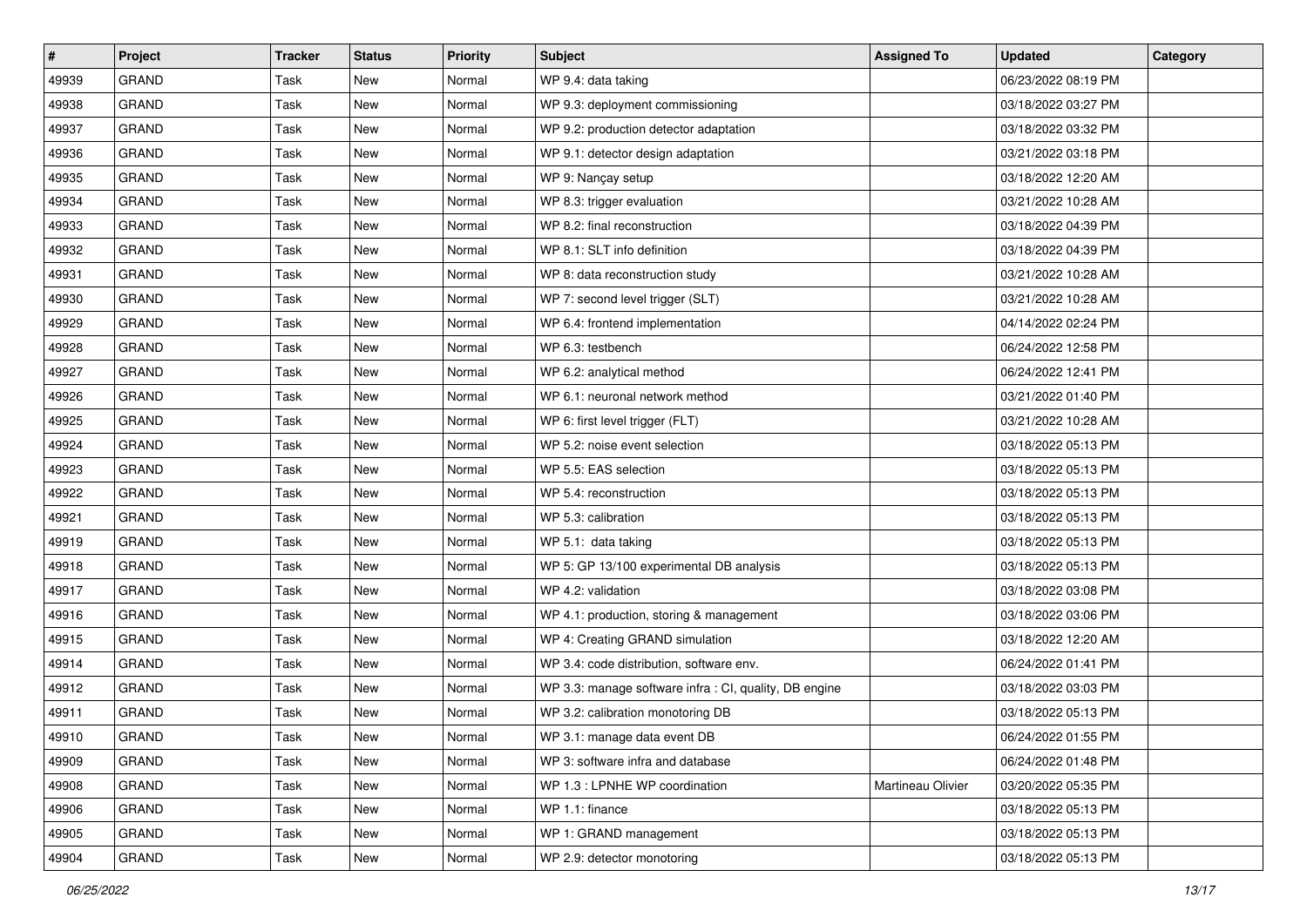| $\pmb{\#}$ | <b>Project</b> | <b>Tracker</b> | <b>Status</b> | <b>Priority</b> | <b>Subject</b>                                                                           | <b>Assigned To</b> | <b>Updated</b>      | Category |
|------------|----------------|----------------|---------------|-----------------|------------------------------------------------------------------------------------------|--------------------|---------------------|----------|
| 49903      | <b>GRAND</b>   | Task           | New           | Normal          | WP 2.8: detector calibration                                                             |                    | 03/18/2022 05:13 PM |          |
| 49902      | <b>GRAND</b>   | Task           | <b>New</b>    | Normal          | WP 2.7: code quality and documentation                                                   | Colley Jean-Marc   | 03/18/2022 05:13 PM |          |
| 49901      | <b>GRAND</b>   | Task           | <b>New</b>    | Normal          | WP 2.6: common tools                                                                     |                    | 03/18/2022 05:13 PM |          |
| 49900      | <b>GRAND</b>   | Task           | <b>New</b>    | Normal          | WP 2.5: reconstruction method                                                            |                    | 03/18/2022 02:57 PM |          |
| 49899      | <b>GRAND</b>   | Task           | <b>New</b>    | Normal          | WP 2.4: antenna network simulation                                                       |                    | 06/24/2022 02:48 PM |          |
| 49898      | <b>GRAND</b>   | Task           | <b>New</b>    | Normal          | WP 2.3: unit detector modeling and coding                                                |                    | 06/24/2022 02:11 PM |          |
| 49897      | <b>GRAND</b>   | <b>Task</b>    | <b>New</b>    | Normal          | WP 2.2: input output format fie                                                          |                    | 03/18/2022 12:22 AM |          |
| 49896      | <b>GRAND</b>   | Task           | New           | Normal          | WP 2.1: software architecture and optimization                                           |                    | 03/18/2022 05:13 PM |          |
| 49895      | <b>GRAND</b>   | Task           | <b>New</b>    | Normal          | WP 2: GRANDLIB modelization and software                                                 |                    | 06/24/2022 02:48 PM |          |
| 49890      | PyROS          | Task           | <b>New</b>    | Normal          | Global Start & Stop (safe)                                                               |                    | 03/16/2022 04:52 PM |          |
| 49889      | PyROS          | Task           | <b>New</b>    | Normal          | Backup                                                                                   |                    | 03/16/2022 04:49 PM |          |
| 49888      | PyROS          | <b>Task</b>    | <b>New</b>    | Normal          | Firewall                                                                                 |                    | 03/16/2022 04:48 PM |          |
| 49887      | PyROS          | Task           | <b>New</b>    | Normal          | Hardware                                                                                 |                    | 03/16/2022 04:47 PM |          |
| 49886      | PyROS          | Task           | <b>New</b>    | Normal          | System watch (Nagios, )                                                                  |                    | 03/16/2022 04:47 PM |          |
| 49885      | PyROS          | Task           | <b>New</b>    | Normal          | Network                                                                                  |                    | 03/16/2022 04:46 PM |          |
| 49878      | <b>PyROS</b>   | Task           | <b>New</b>    | Normal          | SF02-SCP integration - Lancement auto de l'agent de<br>gestion du SP lifecycle           |                    | 03/16/2022 10:37 AM |          |
| 49876      | PyROS          | Task           | <b>New</b>    | Normal          | Guitastro integration                                                                    |                    | 03/16/2022 07:28 AM |          |
| 49875      | PyROS          | Task           | <b>New</b>    | Normal          | (classic) Installation Guitastro & dependencies                                          |                    | 03/16/2022 07:27 AM |          |
| 49874      | PyROS          | Task           | <b>New</b>    | Normal          | (docker) Installation Guitastro & dependencies                                           |                    | 03/16/2022 07:26 AM |          |
| 49872      | PyROS          | Task           | New           | Normal          | Restauration de la config par défaut                                                     |                    | 03/15/2022 11:10 PM |          |
| 49871      | PyROS          | Task           | <b>New</b>    | Normal          | Config par défaut (à définir)                                                            |                    | 03/15/2022 11:11 PM |          |
| 49870      | PyROS          | Task           | <b>New</b>    | Normal          | Config générale : logo, pagination, couleurs, options<br>générales, options par feature, |                    | 03/15/2022 11:11 PM |          |
| 49546      | PyROS          | Task           | In progress   | Normal          | Documentation (pyros_api)                                                                | Koralewski Alexis  | 02/24/2022 02:33 PM |          |
| 49545      | PyROS          | Task           | In progress   | Normal          | Script development (pyros_api)                                                           | Koralewski Alexis  | 02/24/2022 02:33 PM |          |
| 49543      | PyROS          | Task           | <b>New</b>    | Normal          | Users View (list & 1)                                                                    |                    | 02/23/2022 06:06 PM |          |
| 49541      | PyROS          | Task           | <b>New</b>    | Normal          | API REST (scripting du website via script pyros_api.py)                                  | Koralewski Alexis  | 03/15/2022 11:26 PM |          |
| 49478      | PyROS          | Task           | New           | Normal          | Test                                                                                     | Koralewski Alexis  | 02/22/2022 12:25 PM |          |
| 49272      | PyROS          | Task           | In progress   | Normal          | Tooltips                                                                                 | Koralewski Alexis  | 02/17/2022 01:59 PM |          |
| 49262      | PyROS          | Task           | In progress   | Normal          | Sequence Validation                                                                      |                    | 02/03/2022 02:50 PM |          |
| 49258      | PyROS          | Task           | In progress   | Normal          | from IMPORT (upload) Seq (from yaml file)                                                | Koralewski Alexis  | 02/23/2022 12:02 PM |          |
| 49253      | PyROS          | Task           | New           | Normal          | READ 1 & list                                                                            |                    | 02/21/2022 03:21 PM |          |
| 49252      | PyROS          | Task           | New           | Normal          | WEB FORM                                                                                 |                    | 02/17/2022 01:59 PM |          |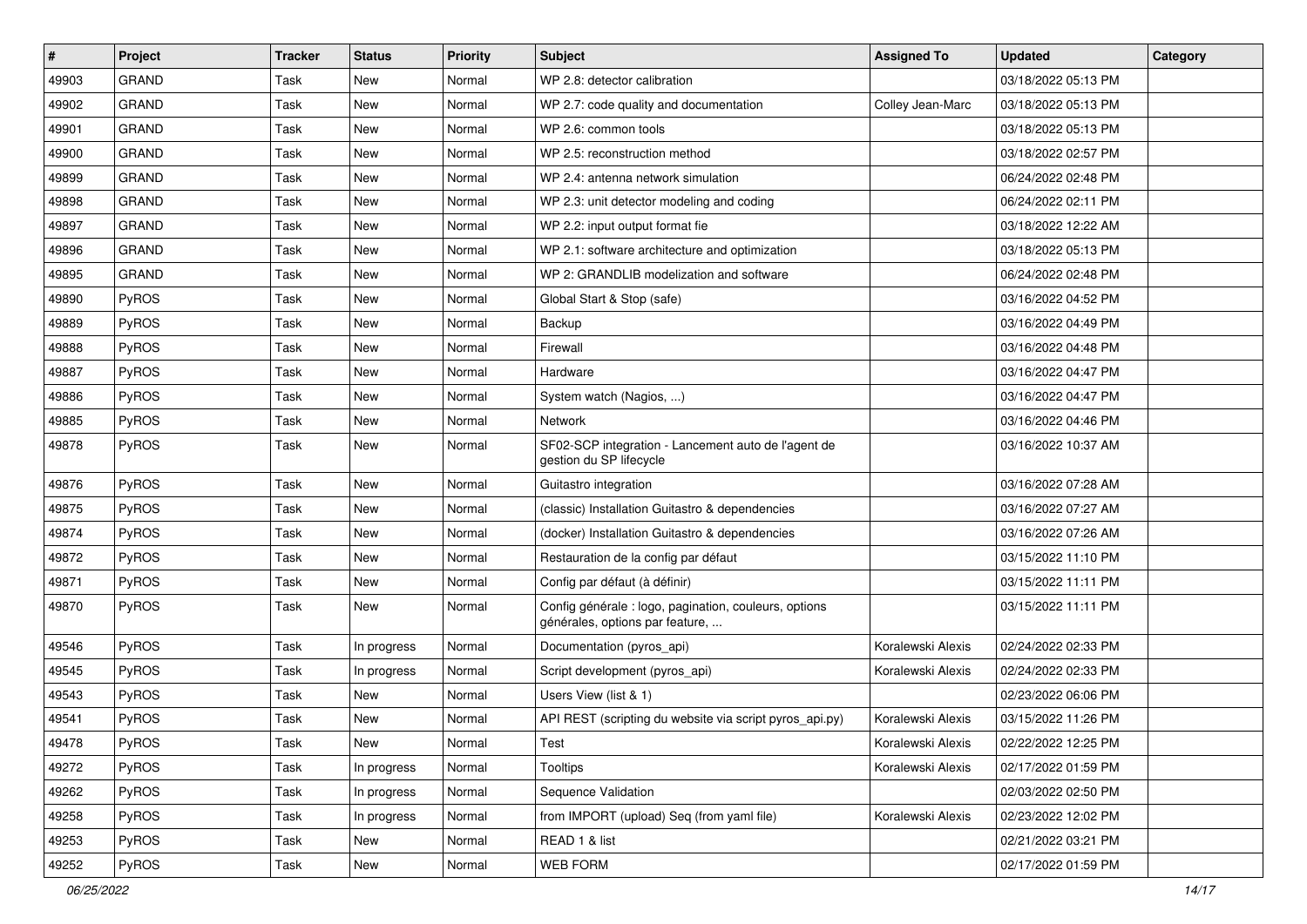| $\vert$ # | Project      | <b>Tracker</b> | <b>Status</b> | <b>Priority</b> | Subject                                                                                                                                  | <b>Assigned To</b> | <b>Updated</b>      | Category |
|-----------|--------------|----------------|---------------|-----------------|------------------------------------------------------------------------------------------------------------------------------------------|--------------------|---------------------|----------|
| 49251     | PyROS        | <b>Task</b>    | New           | Normal          | Test                                                                                                                                     | Koralewski Alexis  | 02/22/2022 02:59 PM |          |
| 49250     | PyROS        | Task           | <b>New</b>    | Normal          | <b>CREATE/UPDATE Sequence</b>                                                                                                            |                    | 02/23/2022 12:02 PM |          |
| 49249     | PyROS        | Task           | In progress   | Normal          | General Menu for this feature                                                                                                            |                    | 02/03/2022 09:39 AM |          |
| 49247     | PyROS        | Task           | New           | Normal          | State diagram (doc)                                                                                                                      |                    | 02/03/2022 09:34 AM |          |
| 49246     | PyROS        | Task           | <b>New</b>    | Normal          | Sequence Lifecycle (status)                                                                                                              |                    | 02/03/2022 09:34 AM |          |
| 49228     | PyROS        | Task           | In progress   | Normal          | Correction de l'orientation de l'image (est à gauche, nord<br>en haut)                                                                   | Klotz Alain        | 02/02/2022 02:56 PM |          |
| 49227     | PyROS        | Task           | New           | Normal          | Corrections cosmétiques (de pixels)                                                                                                      | Klotz Alain        | 02/02/2022 02:19 PM |          |
| 49226     | PyROS        | Task           | In progress   | Normal          | Correction de l'image par le flat                                                                                                        | Klotz Alain        | 02/02/2022 02:56 PM |          |
| 49225     | PyROS        | Task           | In progress   | Normal          | Correction de l'image par le dark (+ bias)                                                                                               | Klotz Alain        | 02/02/2022 02:56 PM |          |
| 49224     | PyROS        | Task           | New           | Normal          | Choisir le bias, le flat, et le dark (en fn des metadata)                                                                                | Klotz Alain        | 02/02/2022 02:19 PM |          |
| 49223     | PyROS        | Task           | In progress   | Normal          | Groupes                                                                                                                                  | Klotz Alain        | 02/02/2022 02:38 PM |          |
| 49222     | PyROS        | Task           | In progress   | Normal          | Traitement d'un groupe d'images : début et fin de groupe                                                                                 | Klotz Alain        | 02/02/2022 02:38 PM |          |
| 49221     | PyROS        | Task           | In progress   | Normal          | Recup metadata de l'image (dans la BD)                                                                                                   | Klotz Alain        | 02/02/2022 02:38 PM |          |
| 49220     | PyROS        | Task           | In progress   | Normal          | Récup en-tête                                                                                                                            | Klotz Alain        | 02/02/2022 02:38 PM |          |
| 49219     | PyROS        | Task           | In progress   | Normal          | Nouvelle image                                                                                                                           | Klotz Alain        | 02/02/2022 02:38 PM |          |
| 49218     | PyROS        | Task           | In progress   | Normal          | Détection des nouvelles images produites (système<br>asynchrone sur l'acquisition)                                                       | Klotz Alain        | 02/02/2022 02:38 PM |          |
| 49217     | PyROS        | Task           | New           | Normal          | 5 - (L2) Critères de qualité d'image (+ json QUAL)                                                                                       | Klotz Alain        | 02/02/2022 02:37 PM |          |
| 49216     | PyROS        | Task           | <b>New</b>    | Normal          | 4 - (L1c) - Combinaison d'images                                                                                                         | Klotz Alain        | 02/02/2022 02:36 PM |          |
| 49215     | <b>PyROS</b> | Task           | In progress   | Normal          | 3 - (L1b) - Reconnaissance du champ (lien entre pixels et<br>coord célestes) (+ json CATA)                                               | Klotz Alain        | 02/02/2022 02:36 PM |          |
| 49214     | PyROS        | Task           | In progress   | Normal          | 2 - (L1a) - Pré-traitement de chaque image (dans l'ordre)<br>(fits $RAW \Rightarrow$ fits $CAL$ )                                        | Klotz Alain        | 02/02/2022 02:42 PM |          |
| 49213     | PyROS        | Task           | In progress   | Normal          | 1 - (L0) - Récupération et organisation des images L0<br>(RAW fits)                                                                      | Klotz Alain        | 02/02/2022 02:42 PM |          |
| 49210     | PyROS        | Task           | <b>New</b>    | Normal          | <b>CONFIGURATION GENERALE</b>                                                                                                            |                    | 03/15/2022 11:11 PM |          |
| 49162     | PyROS        | Task           | <b>New</b>    | Normal          | Check sequence validity                                                                                                                  | Klotz Alain        | 02/03/2022 10:23 AM |          |
| 49157     | PyROS        | Task           | <b>New</b>    | Normal          | Super Super Agent qui surveille l'ensemble des super<br>agents sur chaque noeud (?)                                                      |                    | 01/31/2022 12:12 PM |          |
| 49156     | PyROS        | Task           | New           | Normal          | Super Agent qui démarre et stoppe les autres agents, et<br>surveille leur bonne santé (les relance si besoin) => sur<br>chaque noeud (?) |                    | 01/31/2022 12:12 PM |          |
| 49155     | PyROS        | Task           | New           | Normal          | Architecture décentralisée en plusieurs noeuds<br>(communication via BD)                                                                 |                    | 01/31/2022 12:09 PM |          |
| 49152     | PyROS        | Task           | New           | Normal          | RUN/EXEC - Start & Stop software (et Agents)                                                                                             |                    | 05/24/2022 02:55 PM |          |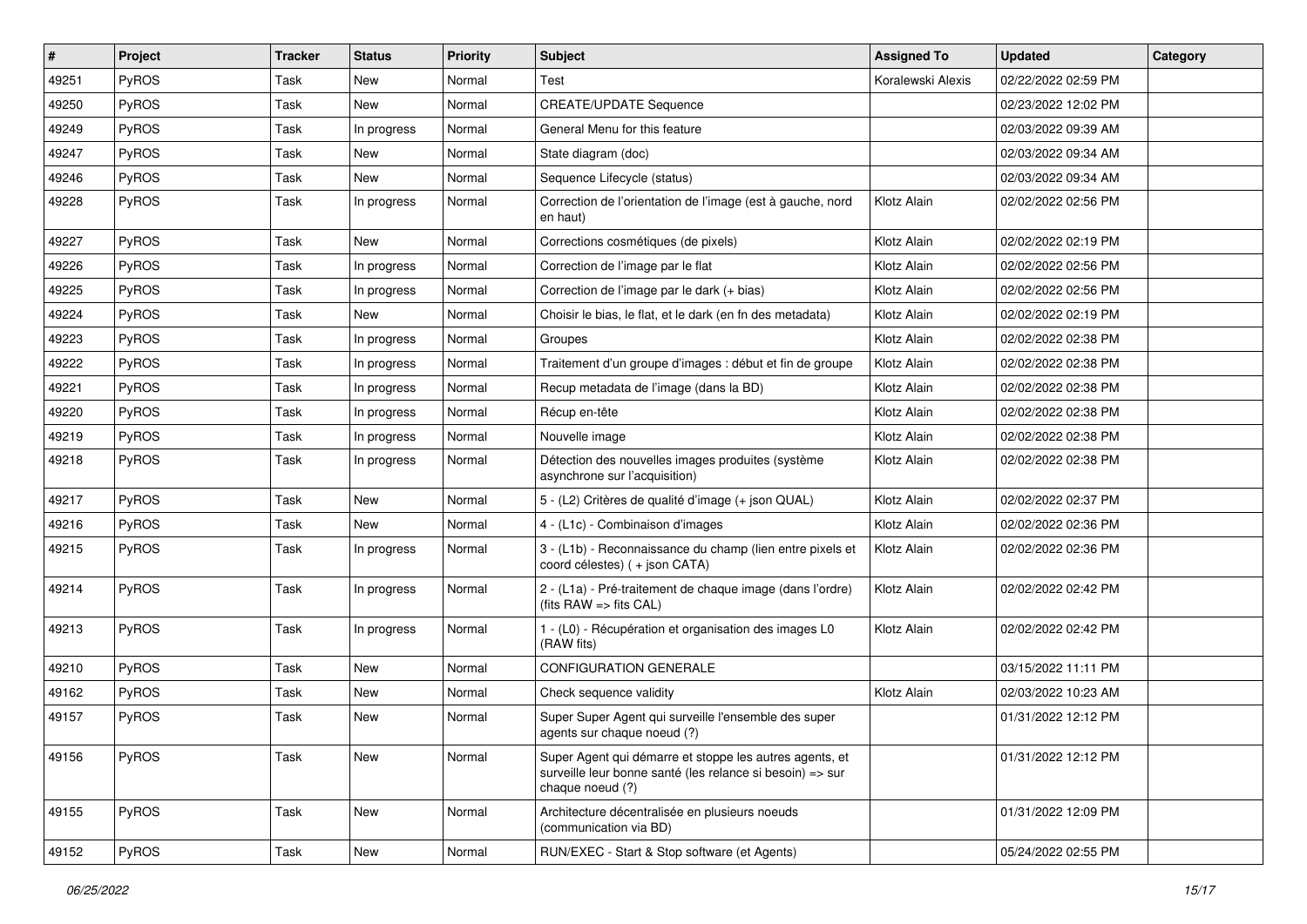| $\vert$ # | <b>Project</b> | <b>Tracker</b> | <b>Status</b> | <b>Priority</b> | <b>Subject</b>                                                                             | <b>Assigned To</b>     | <b>Updated</b>      | Category |
|-----------|----------------|----------------|---------------|-----------------|--------------------------------------------------------------------------------------------|------------------------|---------------------|----------|
| 49151     | <b>PyROS</b>   | Task           | New           | Normal          | Script central (pyros.py)                                                                  |                        | 01/31/2022 11:36 AM |          |
| 49149     | <b>PyROS</b>   | Task           | New           | High            | SCRIPT RUN (PYROS/pyros.py) (uniquement pour la<br>partie execution)                       |                        | 05/24/2022 02:55 PM |          |
| 49137     | PyROS          | Task           | New           | Normal          | Integration Guitastro lib                                                                  | Klotz Alain            | 02/02/2022 03:27 PM |          |
| 49136     | PyROS          | Task           | New           | Normal          | GF04-SECU - Logging integration                                                            |                        | 01/29/2022 12:54 AM |          |
| 49135     | PyROS          | Task           | <b>New</b>    | Normal          | SF15-SST integration                                                                       |                        | 01/29/2022 12:48 AM |          |
| 49134     | <b>PyROS</b>   | Task           | New           | Normal          | SF14-OBC integration                                                                       |                        | 01/29/2022 12:52 AM |          |
| 49133     | PyROS          | Task           | New           | Normal          | SF13-IAF integration                                                                       |                        | 01/29/2022 12:47 AM |          |
| 49132     | PyROS          | Task           | New           | Normal          | SF12-IAN integration                                                                       |                        | 01/29/2022 12:48 AM |          |
| 49131     | PyROS          | Task           | <b>New</b>    | Normal          | SF11-IPC integration                                                                       |                        | 01/29/2022 12:46 AM |          |
| 49130     | PyROS          | Task           | New           | Normal          | SF10-CAL integration                                                                       |                        | 01/29/2022 12:46 AM |          |
| 49129     | PyROS          | Task           | New           | Normal          | SF09-CMC integration                                                                       |                        | 01/29/2022 12:46 AM |          |
| 49128     | PyROS          | Task           | <b>New</b>    | Normal          | SF08-EXE integration                                                                       |                        | 01/29/2022 12:45 AM |          |
| 49127     | <b>PyROS</b>   | Task           | <b>New</b>    | Normal          | SF07-PLN integration                                                                       |                        | 01/29/2022 12:45 AM |          |
| 49126     | PyROS          | Task           | <b>New</b>    | Normal          | SF06-ALR integration                                                                       |                        | 01/29/2022 12:45 AM |          |
| 49125     | PyROS          | Task           | New           | Normal          | SF05-SEQ integration                                                                       |                        | 03/15/2022 11:03 PM |          |
| 49124     | PyROS          | Task           | New           | Normal          | SF04-SPV integration                                                                       |                        | 01/29/2022 12:44 AM |          |
| 49123     | PyROS          | Task           | <b>New</b>    | Normal          | SF03-ENV integration                                                                       |                        | 01/29/2022 12:50 AM |          |
| 49122     | PyROS          | Task           | New           | Normal          | SF02-SCP integration                                                                       |                        | 01/29/2022 12:50 AM |          |
| 49121     | PyROS          | Task           | New           | Normal          | SF01-USR integration                                                                       |                        | 01/29/2022 12:50 AM |          |
| 49120     | PyROS          | Task           | <b>New</b>    | Normal          | General Design (structure, design, responsive, CSS)                                        |                        | 01/29/2022 12:50 AM |          |
| 48758     | LabInvent      | Task           | <b>New</b>    | Immediate       | Modifs demandées par C. Feugeade le 18/1/22                                                | <b>Pallier Etienne</b> | 01/19/2022 04:22 PM |          |
| 48307     | <b>PyROS</b>   | Task           | New           | Normal          | Send, Receive, and Process Commands (Agent <=><br>Agent)                                   |                        | 12/14/2021 02:57 PM |          |
| 48290     | PyROS          | Task           | New           | Normal          | Auto mode                                                                                  |                        | 12/14/2021 12:35 PM |          |
| 48289     | PyROS          | Task           | New           | Normal          | Entity (AgentDevice class)                                                                 |                        | 12/14/2021 12:32 PM |          |
| 48288     | <b>PyROS</b>   | Task           | New           | Normal          | Entity (DeviceController class)                                                            |                        | 12/14/2021 12:31 PM |          |
| 48287     | <b>PyROS</b>   | Task           | New           | Normal          | cRuD (only Read & Delete) - View (& Kill) currently running<br>Agents                      |                        | 12/14/2021 12:26 PM |          |
| 48286     | PyROS          | Task           | New           | Normal          | Lancement auto et gestion des éventuels AgentDevices<br>associés                           |                        | 12/14/2021 12:22 PM |          |
| 48285     | PyROS          | Task           | New           | Normal          | Lancement auto et gestion du DeviceController associé                                      |                        | 12/14/2021 12:22 PM |          |
| 48284     | PyROS          | Task           | <b>New</b>    | Normal          | Lancement auto et gestion des Components associés (qui<br>sont aussi des DeviceController) |                        | 12/14/2021 12:20 PM |          |